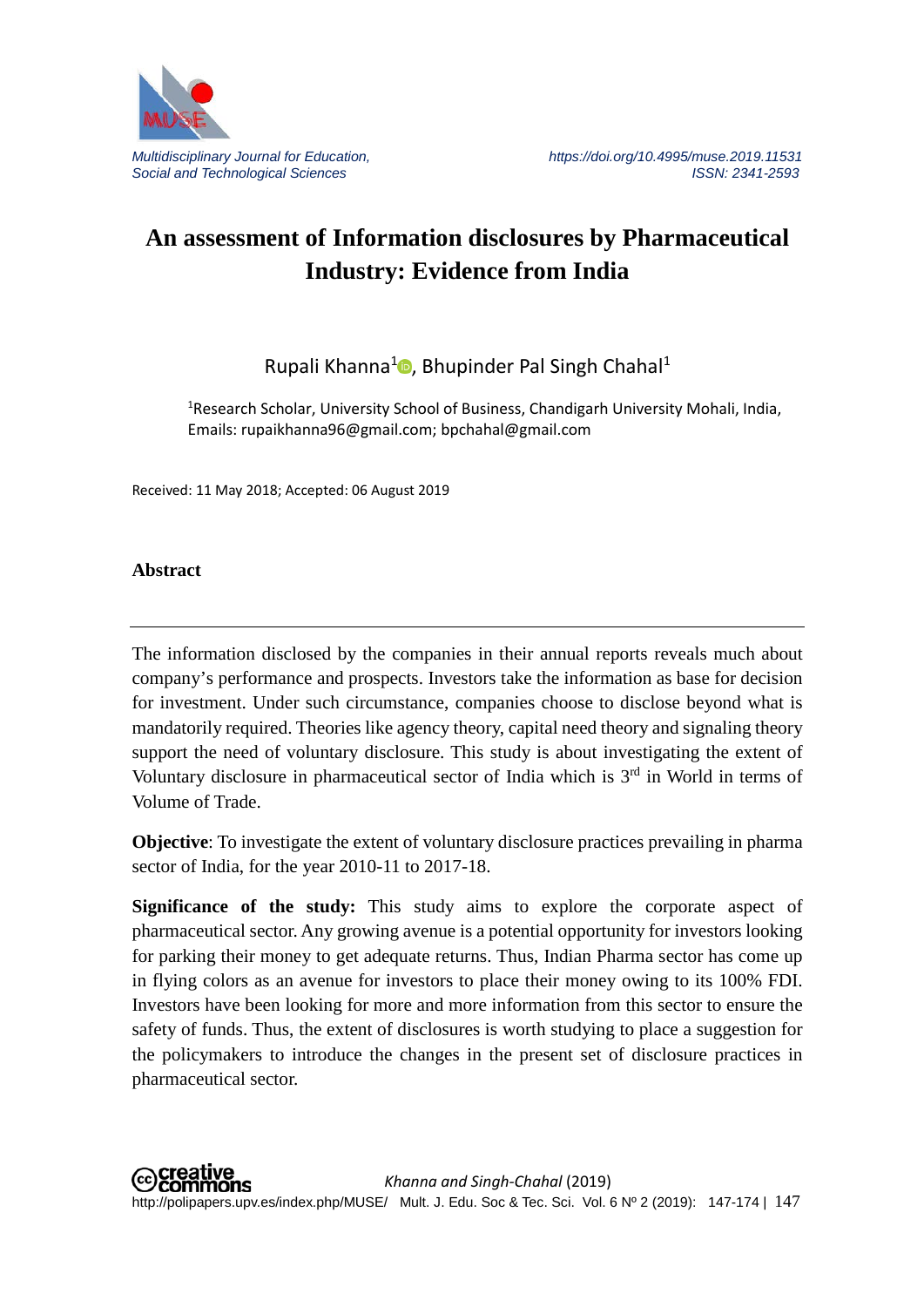

**Research Methodology**: To understand the extent of voluntary disclosure, a disclosure checklist is constructed and descriptive statistics are carved out to reach the results. The checklist consists of 55 items which are not mandatory by law. The checklist is based on dichotomous scale of '1' and '0' representing presence and absence of the checklist item respectively. The cross-sectional analysis is carried out to investigate the year wise and company wise disclosure for eight years.

**Findings:** Though the study observes an increasing trend in the disclosure scores, but the findings are alarming to state that the highest score attained by any company throughout the period of 8 years was 37 (out of 55) not even meeting 80% of the total checklist score. This shows that pharmaceutical sector is not so friendly at disclosures. The probable reasons for such startling results are discussed in the study.

## **1. Introduction**

Indian pharmaceutical industry has not only shown remarkable performance in the country but also established its foothold in overseas market. It is playing a vital role in promoting and sustaining development in the field of medicines and boasts of quality products in which are also approved by regulatory authorities of UK and USA. According to FICCI Report (2013) the pharmaceutical products have been catering to more than 95% pharmaceutical needs of the country with a population of 130crore. It has progressed significantly by shifting from traditional business practices to exploring and adapting new business strategies. Indian pharma companies have come up with desired competencies not only in their manufacturing abilities but in the processing of marketing and getting huge product acceptance abroad too. International brands associated with Indian pharma industries have been a significant platform for pharma companies to channelize their capabilities and convert them into opportunities to expand themselves to mark a presence on the global map.

Indian pharmaceutical sector has been making a spectacular growth especially since last decade. In terms of volume of business, it is placed on  $3<sup>rd</sup>$  place and in terms of value it is at  $13<sup>th</sup>$  position worldwide, making it one of the prominent sectors of manufacturing in the country. India owes such remarkable growth of pharmaceuticals to foreign direct investment which is 100% in green field and 75% in brown field. A highly organized sector of Indian economy, pharmaceutical industry is growing at 8-9% annually. Ranging from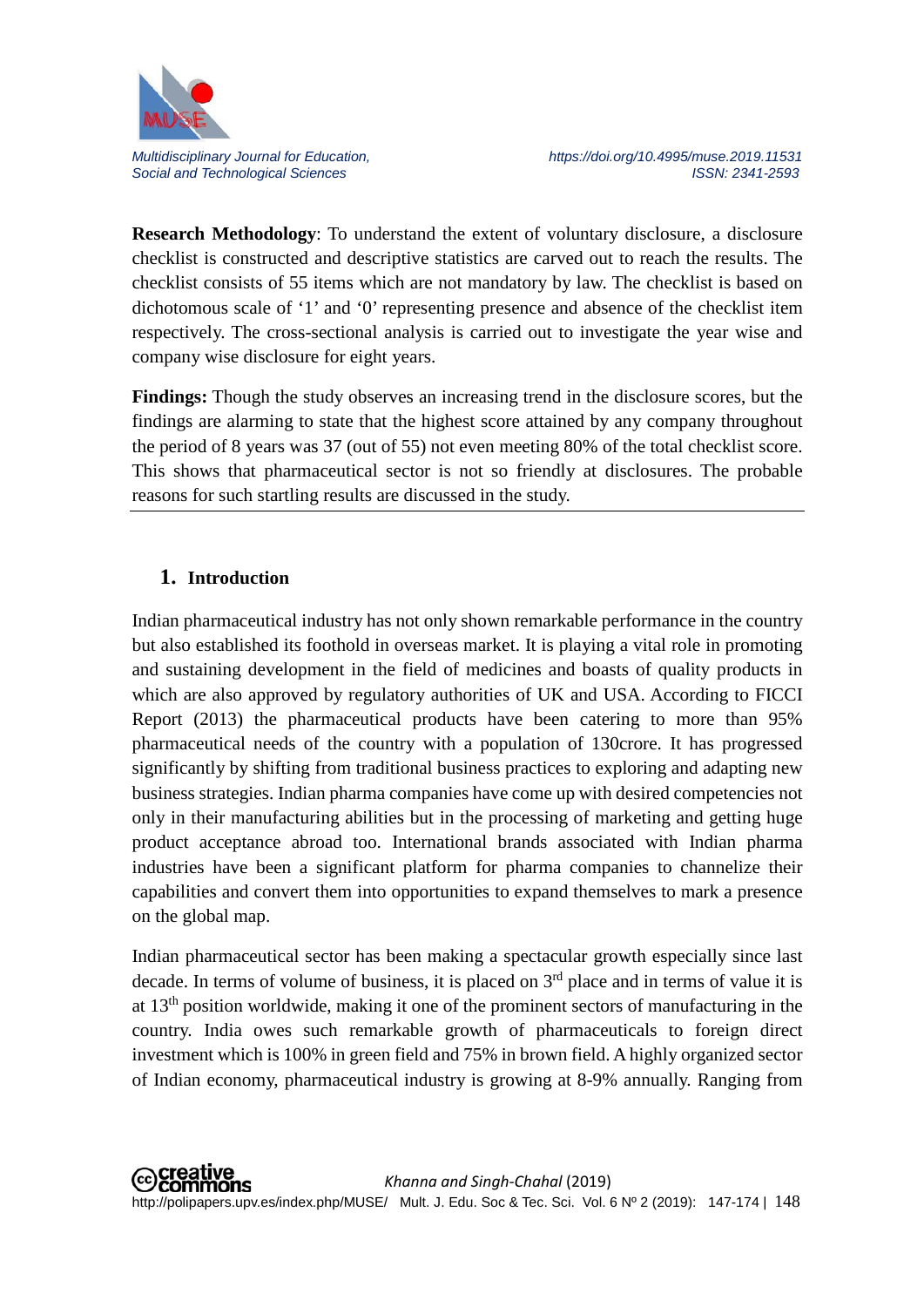

simple headache pills to complex Heart compounds, almost every type of medicine in made in India now.

There has been a paradigm shift in the policies and regulations governing Indian pharmaceutical industry that made, from being almost non-existent in 1970s transformed to a 6-Billion USD market in World. Drug Control Authority has done away with Industrial licensing for most of the drugs. Innovative scientific manpower, affordable research and development costs and equipped laboratories have given a new face to Indian Pharmaceutical industry which is self-reliant and technologically strong. Also, the role of Intellect Property protection rights is adding to the strength of pharma industry. Any company or individual can patent the formula which gives relief from imitation and malpractices of trade.

Indian pharmaceutical industry could be among pioneers to bring biogeneric i.e. generic versions of biological product in the organized form to the market. Today it is world's largest source of generic drugs, supplying almost 40 percent of total drug requirement of the US and a quarter of generic medicine demand of the UK (source: [www.pharmaceutical](http://www.pharmaceutical-technology.com/)[technology.com\)](http://www.pharmaceutical-technology.com/).

The industry is highly fragmented with more than 20,000 registered units which are fragmented all over the country. The industry is connected to length and breadth of the country connecting Kolkata in east to Mumbai and Pune in West extending to Bengluru in South and Himachal Pradesh (Baddi is emerging as pharmaceutical capital of India) in North. Country's large and diverse characteristic makes it a prime location for clinical trials. The industry is gradually discovering its niche of pharmaceutical formulations. Apart from that, bulk drugs and drug intermediaries are gaining momentum in the industry too.

Over the last 35 years of its existence and growth, Indian pharmaceutical market has shown its strong longevity. The significance of pharma industry can be gauged from the various parameters of its development and contributions that it makes to the country (as discussed in section 2.2 of the thesis)

Fierce policy reforms, over the last few decades, have pulled out the industry from the shackles of import burdens and made it self-reliant. The Foreign direct investment (FDI) in pharma sector is allowed upto 100% for Greenfield projects (through automatic route) and up to 74% allowed in brownfield project (through govt.approval). The FDI reforms, to welcome the foreign investment with open arms, have brought far reaching ramifications

**⊙Creative**<br>
©Commons *Khanna and Singh-Chahal* (2019) http://polipapers.upv.es/index.php/MUSE/ Mult. J. Edu. Soc & Tec. Sci. Vol. 6 Nº 2 (2019): 147-174 | 149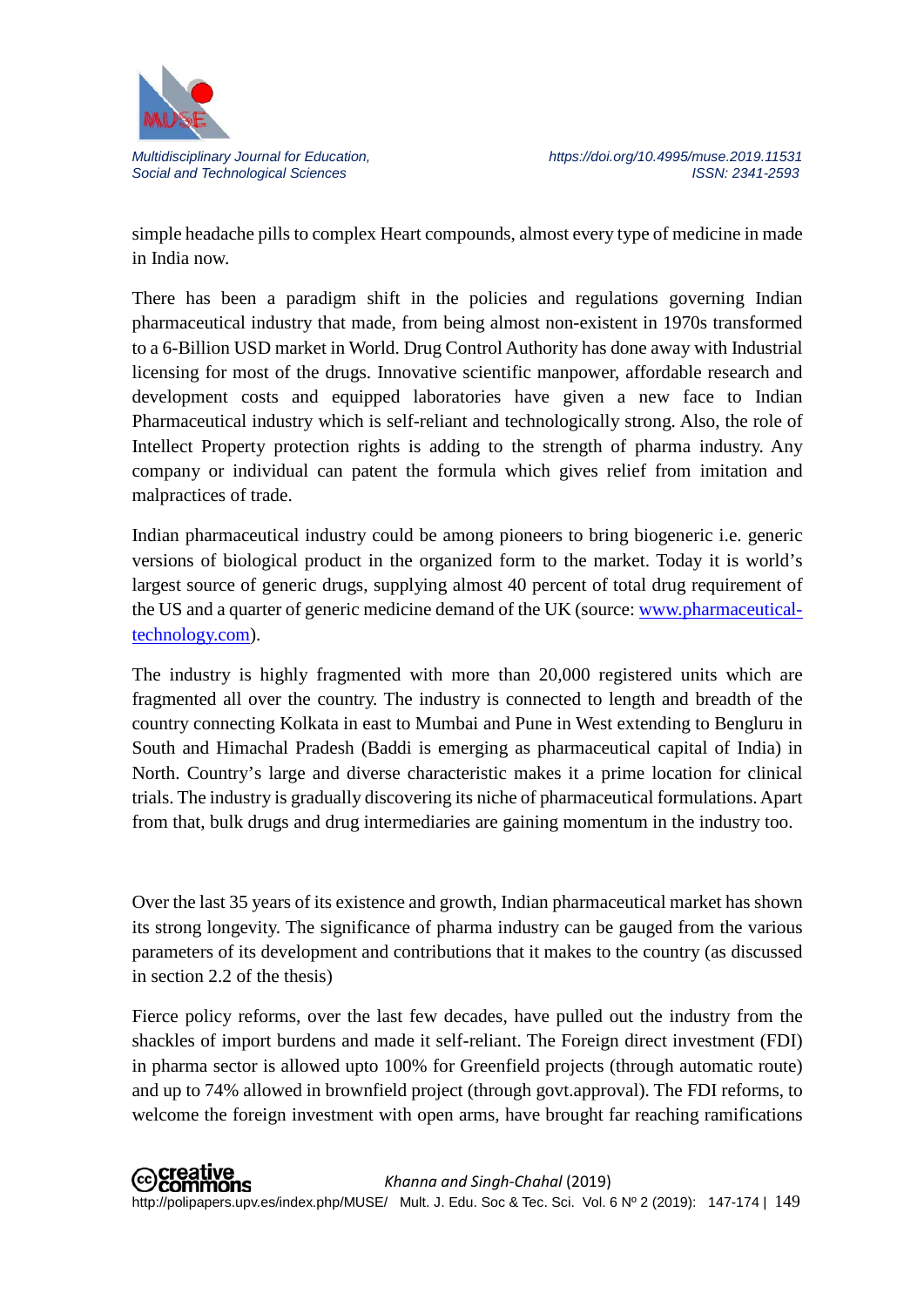

and have leveraged domestic markets. The sector is expected to grow at a double digit growth rate (15% per annum approximately) between year 2015-2020. This growth rate is going to outperform the rate of global pharma industry growth which is expected to grow at the rate of 5 per cent per annum during the same period.

Until 1970, the recognition of product patent was not in force by law and one could only patent the process of making. This promoted the interest of researchers in pharmaceutical formulations as a result of which, India grabbed a major share in formulations and gradually became the largest producer, later exporter, of it. After the enactment of amended Patent Laws, the product patents came in as tool of securing and safeguarding the innovative minds. This, in fact, proved to be a boon to pharma industry. It is reflected from the fact that 20 brands of Indian companies are still prevailing in market for more than 10 years from now.

The resurgence of the Indian Pharmaceutical industry is looming large. The contribution of the pharma sector in country's GDP is immense. Being the third largest (in terms of volume) and 13<sup>th</sup> largest (in terms of value) in the World, the industry continues to be the leader of generic exports worldwide. The advantage of cost, low cost of labor, cost of inventory is much lower in the country. The multinational companies, investing in research and development in India, save up to 40% to 50% of their expenses (source:business.mapsofindia.com). It is analyzed that cost of hiring a research chemist in the US is five times higher than that of India and cost of conducting clinical trials in India is one-tenth the cost in US.

India presently enjoys position in global pharma market. The country has large pool of scientists, chemists, engineers and lab technicians who have the potential to drive the industry to reach new heights. It is significant to mention that more than 80 percent of the drugs to fight AIDS are supplied by Indian pharma companies to the World. Six companies of India have the UN-backed Patent pool, enabling them to supply medicines to 112 countries of the World.

Government of India has long recognized the strategic importance of pharmaceutical sector of India. India's policies have shown immense excellence in uplifting the industry to transform it into a global leader for manufacturing pharmaceutical and innovations in medical research. A strong correlation exists between the government's initiative of 'Make in India' and domestic pharmaceutical market. Another move of government by enacting GST has proved a boon to the industry by safeguarding it from multiple states tax. The industry is reducing its dependence upon other states now and thus strengthening its supply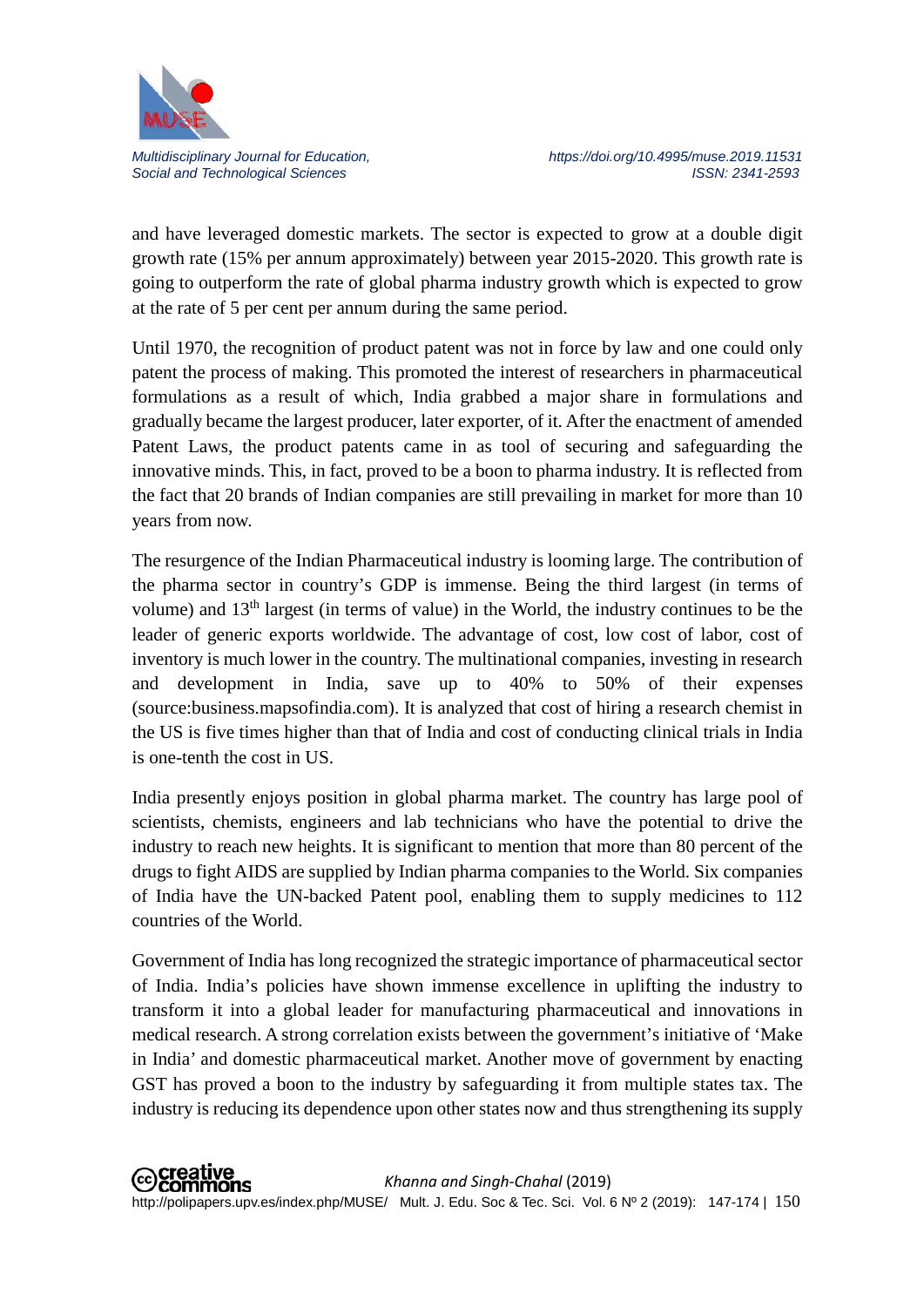

chain. Department of pharmaceuticals of central government, in its report 'Pharma Vision 2020', aims to make India a major hub of new drug and development by the year 2020

The disclosure framework in India is governed by the principal act Indian Companies Act 1956 (Now 2013). The act lays down the provisions and regulations of disclosures in financial statements. It focuses on maintenance of books and presentation of annual reports. The act also lays mechanisms for issuing of standards. Despite the detailed requirements of maintenance of books, the thrust of companies act is on 'True and Fair view' of company accounts. Another body that has a major role in influencing the disclosure framework is Securities and Exchange Board of India (SEBI) which governs the disclosure requirements of companies listed on stock exchanges. The reporting requirements imposed by SEBI through its guidelines are in addition to those laid by the Companies Act which is to be followed by the companies listed on Stock Exchange. Together, the requirements of SEBI and Companies Act provide a legal framework for corporate reporting in India. Reinforcement to the regulations of these statutory bodies, are the regulating provisions of Institute of Chartered Accountants of India (ICAI) which formulates Accounting Standards. The ICAI derives its power from the Chartered Accountants Act, 1949 (Banerjee, 2002). The ICAI established the Accounting Standards Board (ASB) on April 21, 1977 in order to harmonize diverse accounting policies and practices of India. The main task of the ASB is to formulate accounting standards, so that the council of the ICAI can make these standards mandatory. The ASB considers the laws, customs and business environment of India while formulating its standard. ICAI plays pivotal role in the improvement of disclosure practices of Indian companies. Accounting Standards are pronounced by the ICAI that applies to 'general purpose financial statements.'

Beyond these mandatory limits of disclosure requirements, there exists a set of non mandatory disclosures which are completely discretionary on the part of companies to what extent the companies want to disclose beyond what is mandatorily required. Worth mentioning here that the discretionary disclosures are highlighted in a separate report called as Corporate Governance Report.

### 1.2. Regulatory Framework of governing Corporate Disclosures in India

1.2.1 Almost every firm in India takes a legal form as a limited liability company. Financial reporting of limited liability companies is mainly regulated by Companies Act 2013 (The then Companies Act 1956). The provisions of Act relating to Accounting and Audit are built around the concept of 'True and Fair' disclosure which characterizes the reporting in the UK, among other countries. The act provides the financial statements in its schedules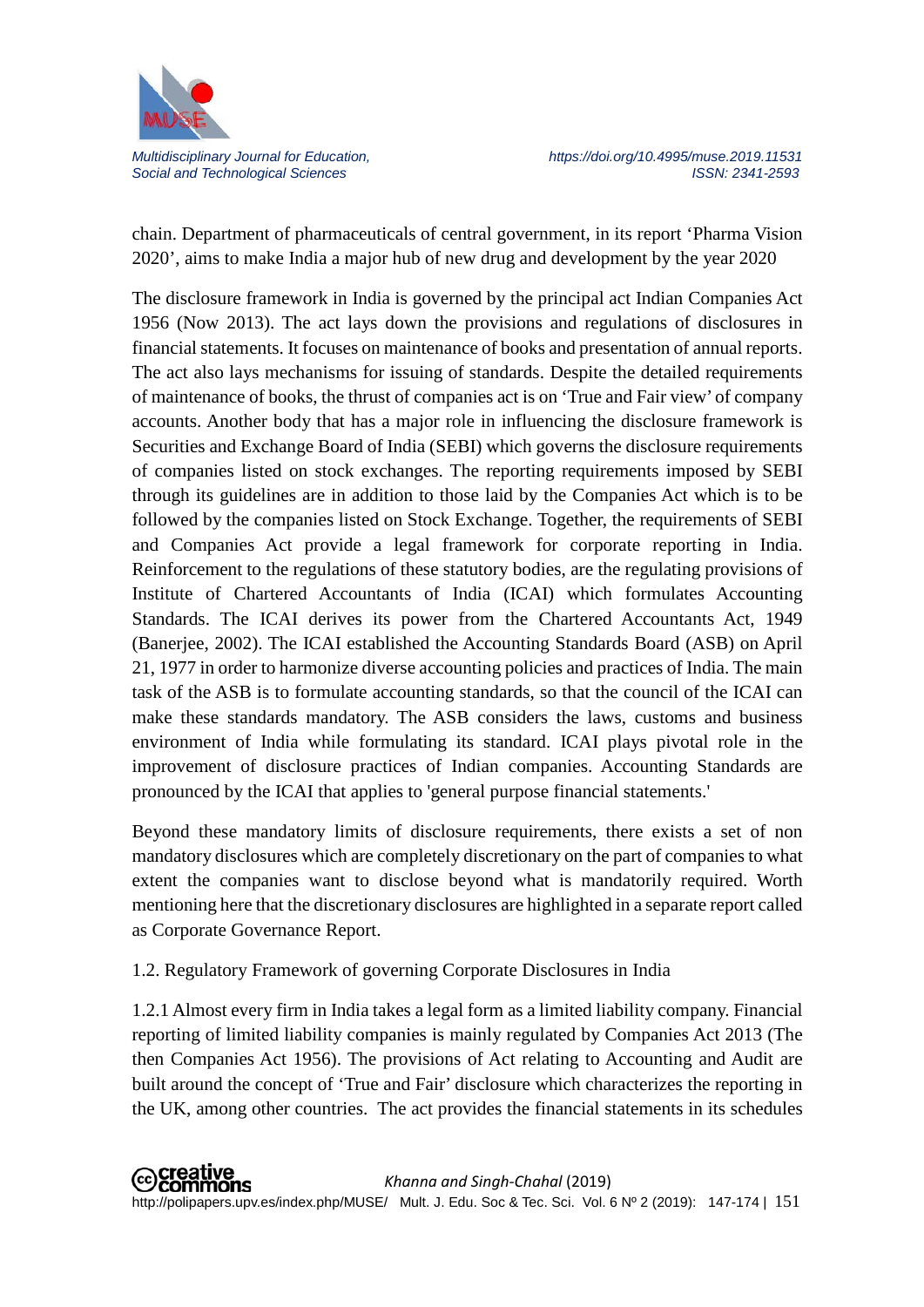

and also lays down the penalty to be imposed both on the company and its managers responsible, for the non compliance with the provisions of the Act.

1.2.2 Corporate Disclosures for the listed limited liability companies are also governed by the listing agreement with the stock exchange provided by the regulatory body Securities and Exchange Board of India.

Clause 32 of the listing agreement with any stock exchange in India, requires a listed company to publish cash flow statements

Clause 41 of the listing agreement with any stock exchange in India, a listed company is required to publish unaudited half yearly results.

Clause 43 of the listing agreement with the stock exchange, companies are required to publish a comparison of projected Gross profit, Net Profit and Earnings per share as shown in the offer document in a public offer of shares with the actual performance, in the report of the directors in the Annual Report.

The Non-Compliance with the provisions of the listing agreement results in delisting of the company's securities from the trading on the exchange.

1.2.3 The third element of the regulatory framework that governs disclosures in India is the standards and guidance Notes issued by Accounting Standard Board (ASB) of the Institute of Chartered Accountants of India (ICAI). Currently there are 32 Accounting standards which have been issued by ASB out of which 29 are mandatory and 3 are recommendatory. The noncompliance of the requirements of these standards will attract a qualification in the Auditor's report. In addition to the standards, ICAI also issues guidance notes and statements. Guidance Notes are persuasive in character. They are issued as a precursor to an Accounting standard.

The first and foremost Standard i.e.AS-1 is the harbinger of the Disclosure trends. AS-1 talks about Disclosure of Accounting policies which make it mandatory for the firms to disclose the fundamental accounting assumptions, Nature of Accounting Policies and consideration in selecting policies.

The disclosure requirements specified in the Accounting standards are in addition to and not in substitution of the disclosure requirements under Companies Act, 2013.

The corporate Reporting Regulations aim at providing investors with the minimum amount of information to facilitate the investment decision making (Griffin & William, 1960 ) but

**⊙Creative**<br>
©Commons *Khanna and Singh-Chahal* (2019) http://polipapers.upv.es/index.php/MUSE/ Mult. J. Edu. Soc & Tec. Sci. Vol. 6 Nº 2 (2019): 147-174 | 152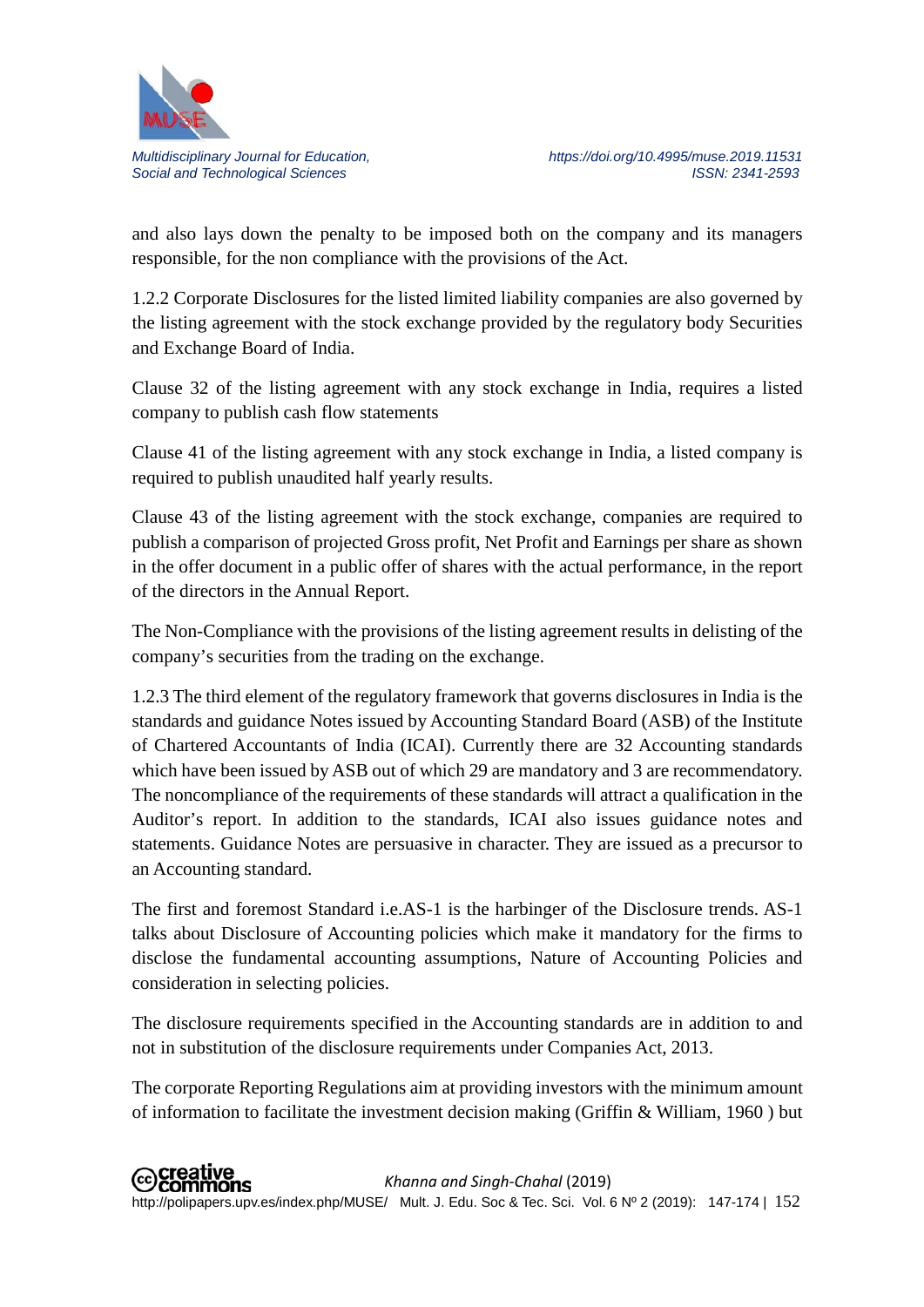

voluntary information is aimed at providing a clear view to stakeholders about the business' long term sustainability (Healey and Palepu, 2001). However, argued that, voluntary disclosure will still remain a matter of biased information selected by managers (Core, 2001).

### 1.3 Incentives of Voluntary Disclosures

As discussed above in the agency theory, the asymmetric may potentially bring out a breakdown in the functioning of the stock market; voluntary disclosures play a significant role to solve those information gaps. There are many factors affecting manager's disclosures decisions. The most important factor that makes managers decide for voluntary disclosure is due to its benefits on diminishing the cost of capital. According to Capital Market transaction Hypothesis, it is not easy for existing shareholders to make public equity when a firm has high information asymmetry level. Thus, managers have incentives to disclose voluntarily in order to minimize the information asymmetry, and as a result, they can lower the firm's cost of external borrowing when they enter into capital market transactions.

However, firm may reduce voluntary disclosure due to proprietary cost associated. The studies of Verrechchia (1983) and Gigler (1994) show that voluntary disclosures can damage a firm's competitive position when there does competition exist, and firms are facing a threat of entry. Higher disclosure will allow an easy entry of the competitor to the industry whereas low level of disclosure will keep it protected.

Another factor which works as an incentive for voluntary disclosure is the litigation cost. It has two side impacts. First, firm may choose to disclose more in order to avoid litigation cost (Skinner 1994). There is always a trend in the stock market that investors keep a watch on the news whether there are delays in announcement of any unfavorable news and if there is any, it is evidence that firms have not disclosed voluntarily earlier in a timely manner. They may face serious litigations due to this. So, to avoid the threat of litigation, the firm may choose to disclose more information of poor performance. On the other hand, litigation can also reduce firm's motivation to disclose because it may increase litigation risk. The penalty imposed by the legal system may be much worse as the market players forecast the information in good faith. Healy and Palepu (2001) suggest that firm with high level of positive information on future earnings are followed by high level risk of litigation. Thus, litigation may de-motivate firms to disclose forward looking information.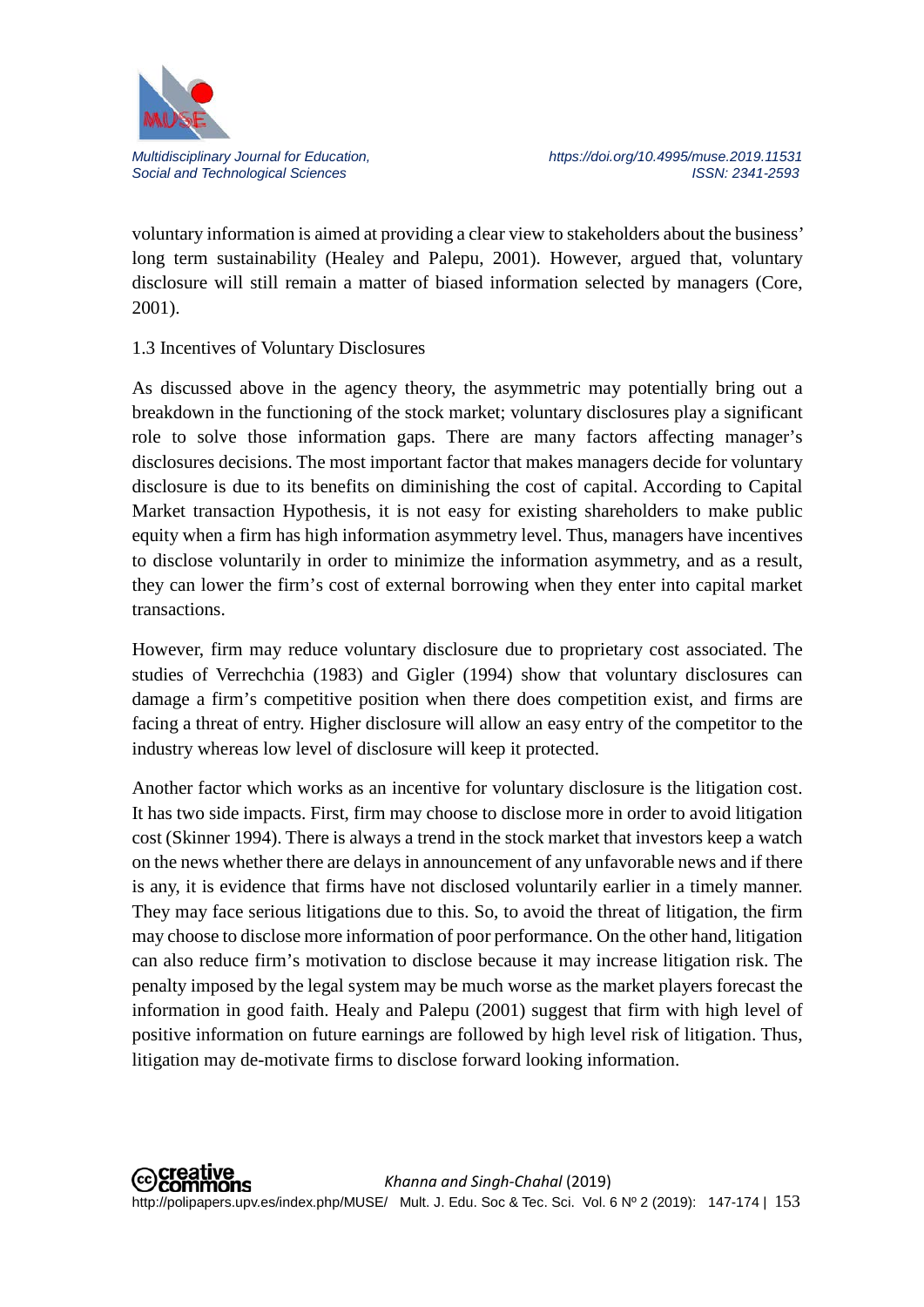

*Multidisciplinary Journal for Education, https://doi.org/10.4995/muse.2019.11531* Social and Technological Sciences **ISSN: 2341-2593** ISSN: 2341-2593

Thus, Overall solution to reduce agency cost and information asymmetry is to make full disclosure of specific firm characteristics. In fact, it is to say that higher level of disclosure will have an impact on agents who indulge in withholding private information and hence increase transparency in the stock market.

#### **Literature Review**

In Indian Context, SEBI has laid down statutory provisions for listed companies to ensure compliance of transparent disclosure practices. Irrespective of sector, each company has to comply with those provisions. India at this time is an attractive destination of foreign investment. The investment environment in India has undergone a tremendous change. In the process of such change, knowledge of the extent of compliance is indispensable for domestic as well as foreign investors. Indian Pharmaceutical sector, which is  $3<sup>rd</sup>$  largest growing sector in the world, under the aegis of Companies Act, 2013, ICAI pronouncement and SEBI regulations, is not left behind in the disclosure context. Literature has taken a thrust upon discussing the disclosure practices in the pharmaceutical industry in India. These studies have covered different aspects of disclosures, be it mandatory or voluntary. Kamath.G (2008) talks about the disclosure of intellectual capital in reports of pharmaceutical companies of India while Rajashekhar (2018) discussed corporate governance disclosure practices. Dasgupta.M (2003) associates company characteristics of Indian pharmaceutical industry with its financial performance whereas Sachdeva et al. (2015) does an inter-sector comparison of the disclosure practices of Indian listed companies including pharmaceutical sector. Sharma's (2016) brings the discussion about the practices of disclosure of valuation of intangible assets prevailing in Indian pharmaceutical industry. Sinha et al. (2012) investigate whether the corporate disclosure practices of Indian pharmaceutical companies approach to harmonize with IFRS. In fact, after the enactment of Companies (Amendment) Act, 2013, pharmaceutical sector has even witnessed research on Corporate Social responsibility disclosures in the financial reports.

The disclosure framework in Pharmaceutical sector has taken a shape after year 2011 (Mehta & Chandani; 2015). The study of Mehta and Chandani (2015) takes top five Pharma companies listed on BSE for the year 2009-10 to 2014-15 and establishes relation between their CSR disclosures and financial performance. They assert that disclosure of CSR and its importance on company's strategy has significantly improved 2011 onwards.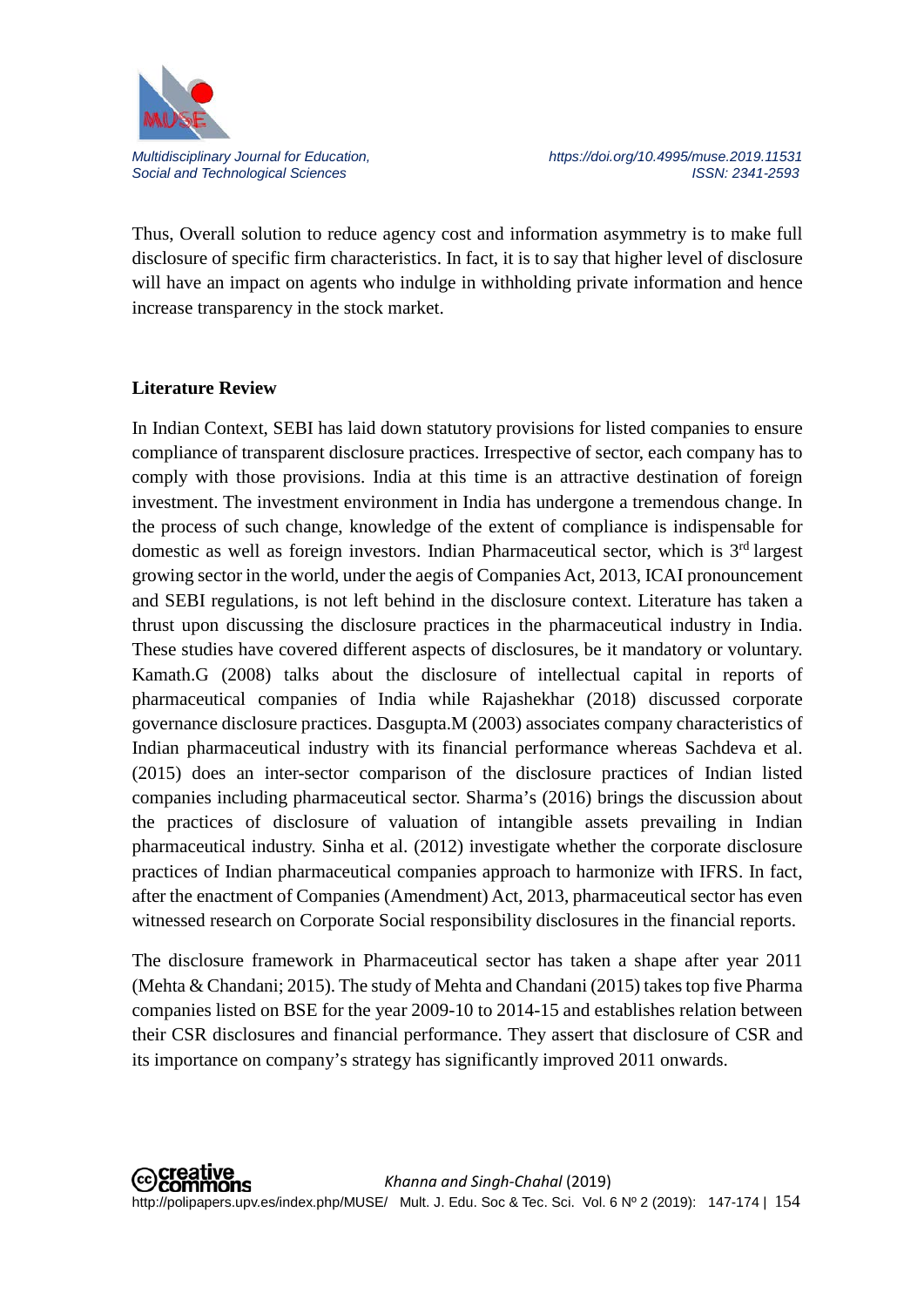

Sachdeva, Batra & Walia (2015) investigated growth in corporate disclosure practices in selected Indian companies listed on BSE during the year 2005-2012 from Pharmaceutical, FMCG, Automobile, Financial, telecom and IT Sector. The study shows that among all sectors, pharmaceutical sector shows the least (7%) growth in disclosure scores over the seven years as compared to FMCG sector where average increase is 26% since 2005.

Halder  $\&$  Mishra (2017) studied the factors affecting timeliness of information in Indian Pharmaceutical sector on a sample of top 50 pharma companies listed on BSE. The authors studied the lag in number of days that companies take to disclose during the year 2010-11 to 2012-13. They found that there is an average maximum lag of 211 days in reporting information in annual reports. They asserted that Age of the company, Foreign shareholding and Revenue from abroad have significant impact on timeliness of disclosure.

The other investigation on disclosure of Corporate Governance Practices by Kalashree & Rajshekhar (2018) on 53 listed Indian Pharmaceutical companies (mid cap and large cap) for the year 2013-14 found that among the ten disclosure segments that authors divided for disclosure score, the listed companies are liberal towards disclosing information about remuneration, and compliance and management aspects but disclose least about subsidiary companies.

While studying various aspects of mandatory and voluntary disclosure in pharmaceutical sector in India, most of the previous studies ignored attributes like profitability, liquidity, volatility, market price of shares being affected by the nature and extent of disclosures. If such an association between the disclosures with the other variables is brought out, supported by the conclusive statistical results, the disclosure environment will set itself into a new pace. This study aims to contribute to the uprising pharmaceutical industry by motivating the industry for maximum extent of disclosures. As it is rightly said that, health sector, by its mere honest disclosure practices, can contribute to the healthy living of the masses.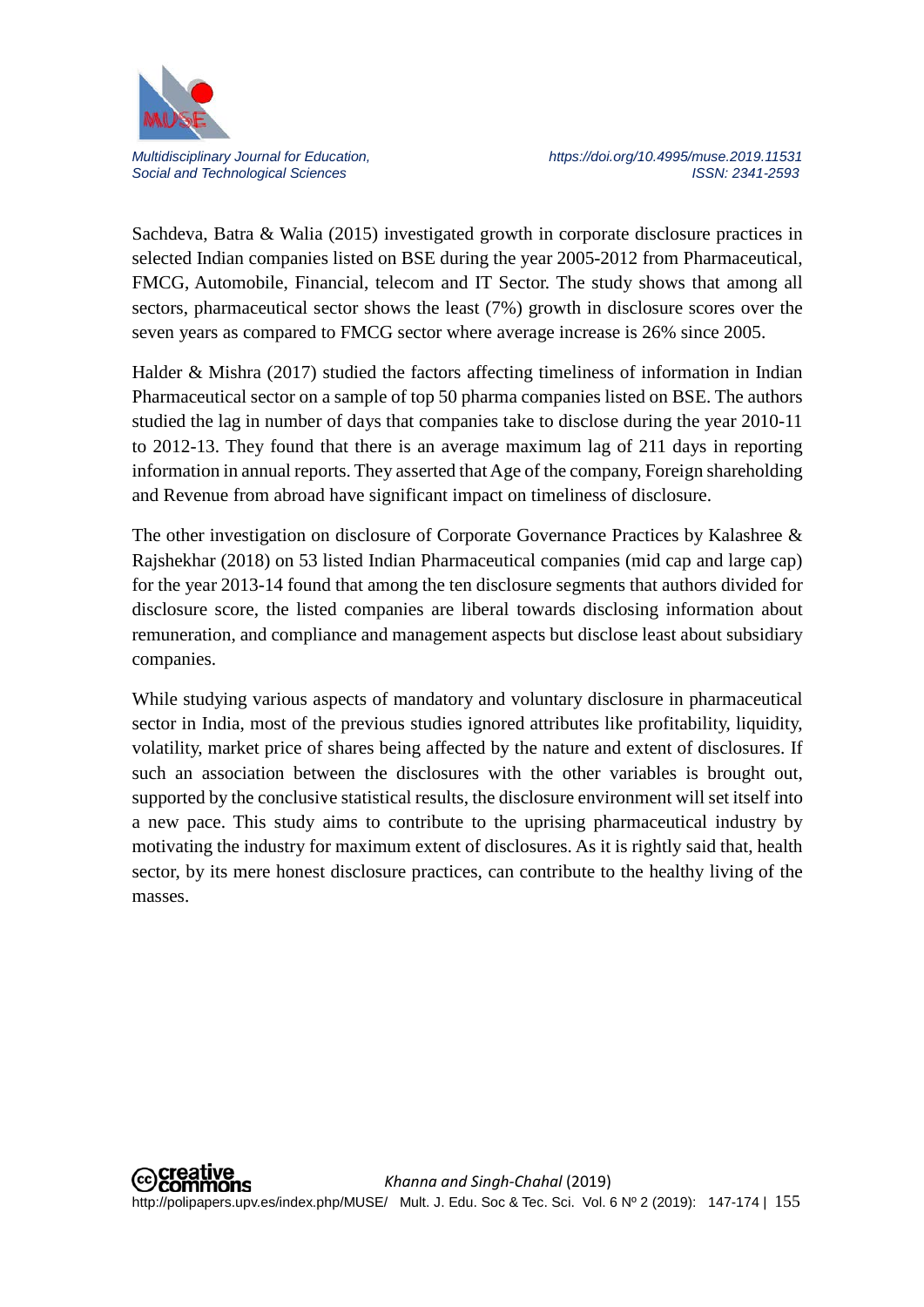

### **Objective of the study**

To ascertain the extent of voluntary information disclosures in Indian Pharmaceutical Companies listed on Bombay Stock Exchange (BSE)

#### **Research Methodology**

-Sample Unit: Companies listed on Bombay Stock Exchange (BSE)

-Sample Size: Companies listed companies from BSE (large cap having capital of more than Rs. 10,000crores)

-Sector under study: Pharmaceutical sector

-Period under study: 8 years from 2010-11 to 2017-18

-Basis for selection of companies under study:

The company is listed on the Bombay stock exchange for more than three years.

The basis for selection is their Market capitalization

The company's ticker symbol does not suffer a halt for more than three months on stock market.

The company's Voluntary data should coincide at least 50% of the check list set in by the researcher for the purpose of study.

The data about the company should be available.

There are 170 Pharma companies listed on BSE. Out of these first twenty companies are large cap companies having a market capitalization of more than Rs.10, 000 crore. Out of the total market capitalization of Rs.7, 71,998crores, the market capitalization of these twenty sums up to Rs.6, 54, 792crores, which represent 84.82% of total visible pharma market on BSE. Rest are mid cap companies having the market capitalization between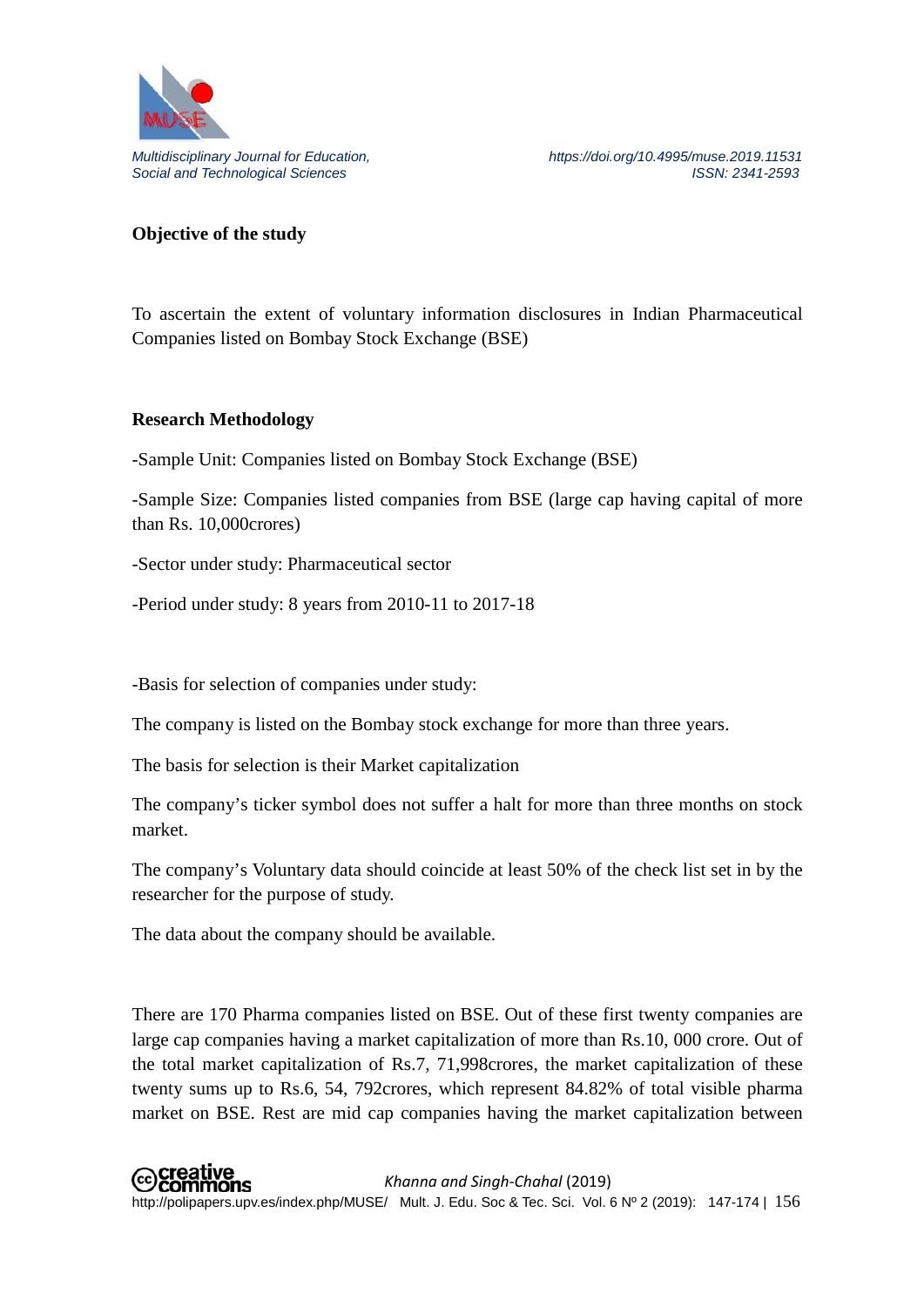

Rs.2crores to Rs.10,000crores and only one small cap company having a market capitalization of less than 2crore. Thus, taking into consideration the magnificent impact of big cap firms in shaping the face of pharma market, this study takes into account only large cap firms as sample under study.

Hence the sample is chosen among the twenty big cap companies listed on BSE satisfying the criteria mentioned under 'basis of selection of company'. The companies, whose data are unavailable for any year during the period under study (Financial year 2010-11 to 2017- 18), are wiped out. Filtering such companies, the final sample size is 13 companies chosen among those total 20 big cap companies.

## **Measurement of Corporate Voluntary Disclosure (VDCL)**

Prior to year 1985, Many studies had calculated disclosure quality but the concrete explanation about calculating the extent of voluntary disclosure was formulated by Firer and Meth, 1986; Wallace, 1988; Meek, Roberts and Gray, 1995. Wallace et al. described disclosure as an abstract construct that does not possess its own inherent characteristics. They developed a checklist method to score the voluntary disclosure items on a dichotomous scale of assigning 1 if disclosure is there and 0 is no disclosure found and thus; calculating the total score. Chau and Gray (2002) have also used this checklist with some minor changes to calculate the voluntary disclosure of Hong Kong Firms.

Following the same checklist method, the Corporate Voluntary Disclosure as denoted by VDCL is arrived at, by splitting total 55 items into six categories of different items of same nature placed under one category. These 55 items are extracted from a list of 71 variables, eliminating the mandatory ones. The sub categories are

VDCL1= General Corporate Information

VDCL2= External Audit Committee

VDCL3= Financial Information

- VDCL4=Forward Looking Information
- VDCL5= Employee Information, Social Responsibility and Environmental policy
- VDCL6= Board Structure Disclosure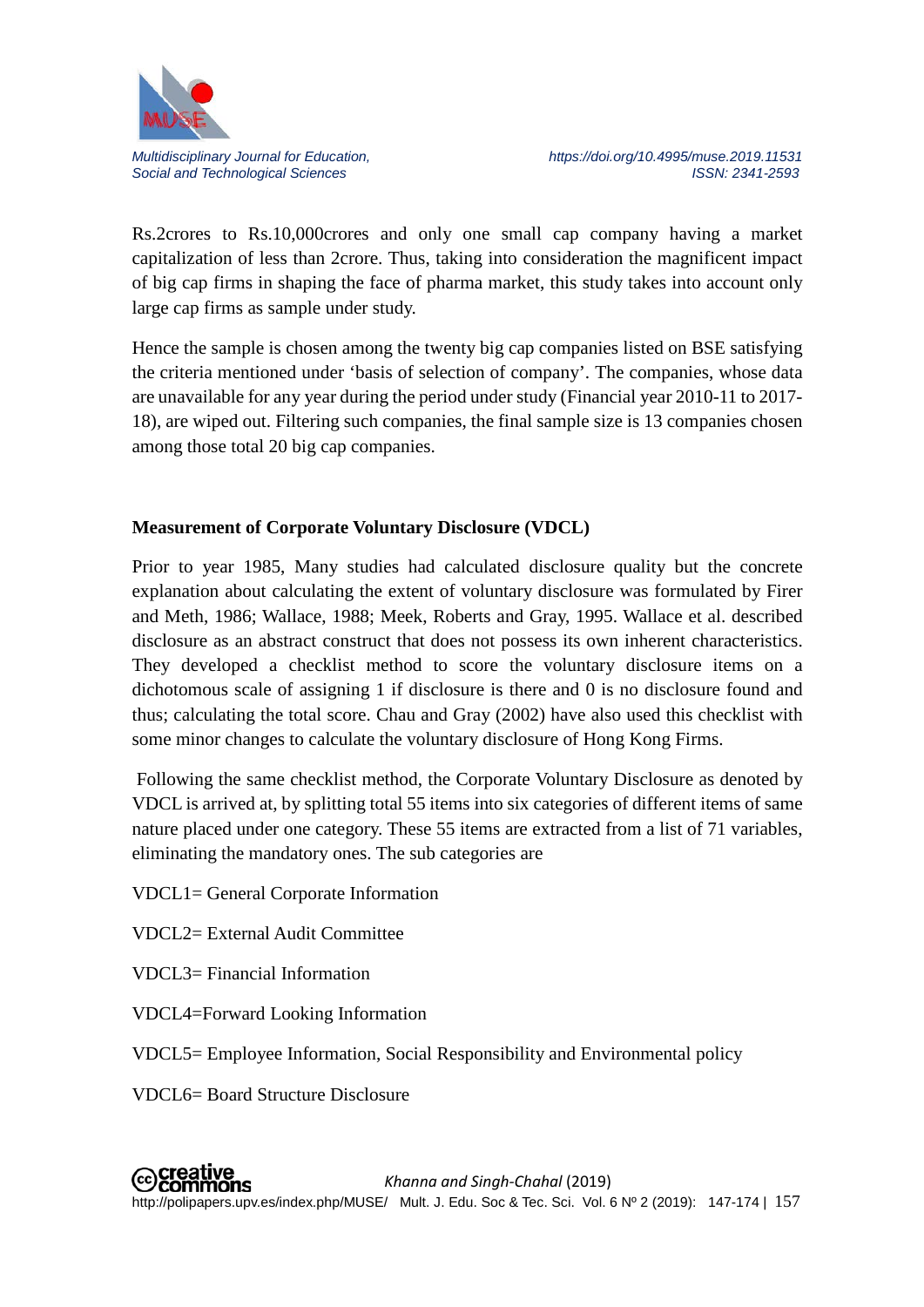

*Multidisciplinary Journal for Education, https://doi.org/10.4995/muse.2019.11531* Social and Technological Sciences **ISSN: 2341-2593** ISSN: 2341-2593

Taking into consideration the mandatory disclosure framework laid under the regulations of SEBI, ICAI and Accounting standards, the author has come up with the disclosure items that are not mandatory. The author is able to identify total 55 items of different nature placed under six different categories. The author goes through the annual reports of each company for each year from 2010-11 to 2017-18 and identifies the disclosures matching with the list of disclosure items under study.

## **2. Analysis and Interpretations**

In the present study, in order to understand the voluntary corporate disclosure practices followed by the pharmaceuticals companies selected for the purpose of study a voluntary disclosure index has been designed based on which the calculation is done. The index designed for understanding the voluntary disclosure index considers the 55 statements related to the voluntary disclosure broadly classified into six dimensions. The response about the particular statement was considered to be binomial in nature having a zero score for a non-response item while one was assigned to a positive response item. The results of companies on a disclosure index are shown as follows: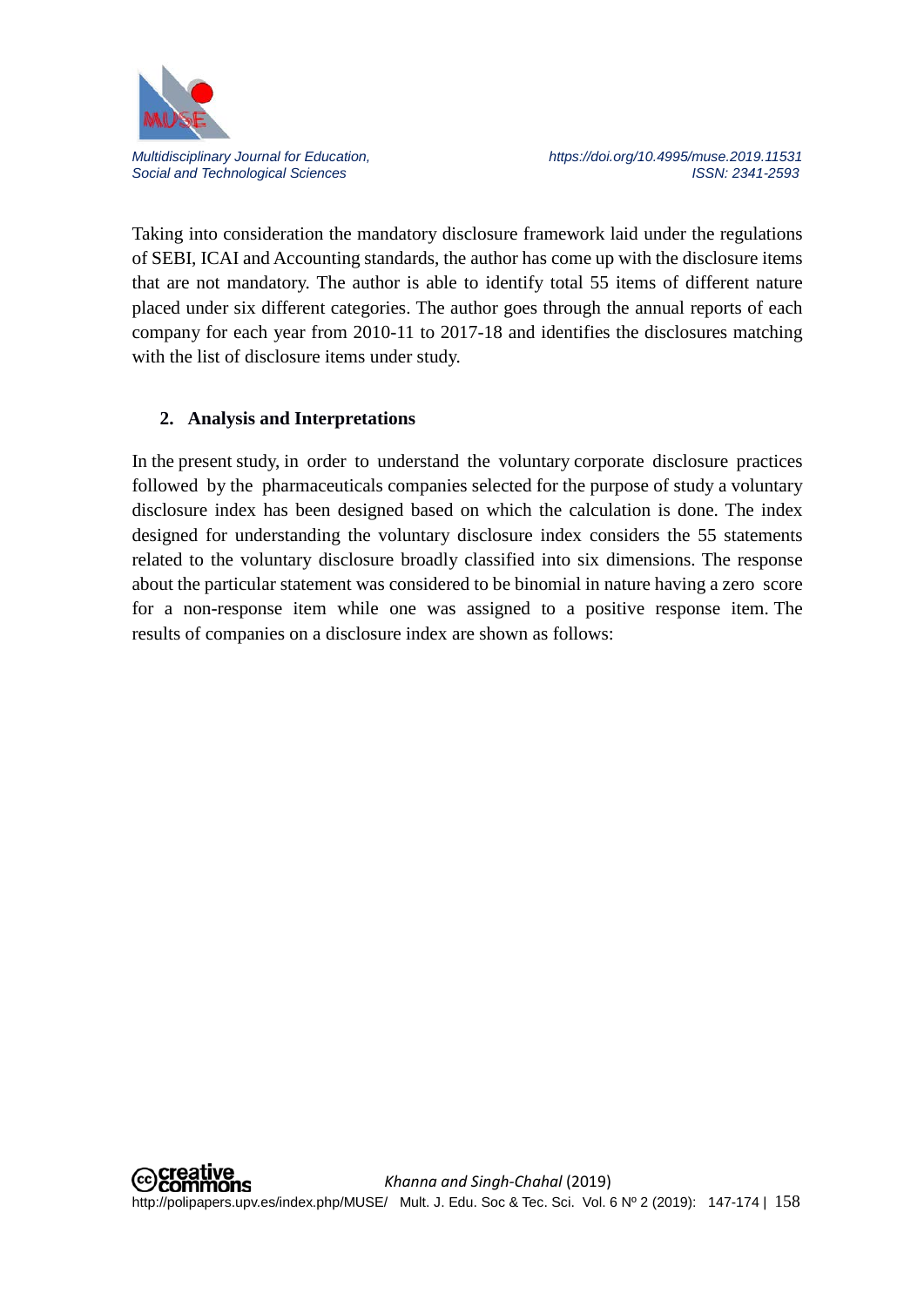

| SI.<br>$\bf No$             | <b>Classification Item</b>                                                        |    | <b>Items</b> Percentage |
|-----------------------------|-----------------------------------------------------------------------------------|----|-------------------------|
| $\mathbf 1$                 | I. General Corporate Information                                                  | 12 | 21.82                   |
| $\mathcal{D}_{\mathcal{L}}$ | II. External Audit Committee                                                      | 7  | 12.73                   |
| 3                           | III. Financial Information                                                        | 5  | 9.09                    |
| 4                           | IV. Forward-looking Information                                                   | 9  | 16.36                   |
| 5 <sup>5</sup>              | V. Employee Information, Social Responsibility and<br><b>Environmental Policy</b> | 14 | 25.45                   |
| 6                           | VI. Board Structure Disclosure                                                    | 8  | 14.55                   |
|                             | <b>Total</b>                                                                      | 55 | 100.00                  |

## **Table 1: Classification of Information Items for Voluntary Disclosure**

Table 1 shows that all the statements related to voluntary disclosure in the annual reports of the pharmaceutical companies are classified into broad 6 dimensions and consist of 55 items related to the 6 dimensions under the study period (2010-11 to 2017-18). All the annual reports were considered for the study and the disclosure made in the annual reports are considered.

| <b>Classification of Items</b>                                                | 2018  | 2017   | 2016                                    | 2015   | 2014  | 2013   | 2012  | 2011  |
|-------------------------------------------------------------------------------|-------|--------|-----------------------------------------|--------|-------|--------|-------|-------|
|                                                                               |       |        | <b>I. General Corporate Information</b> |        |       |        |       |       |
| 1. General information about the<br>economy                                   | 92.31 | 100.00 | 100.00                                  | 100.00 | 92.31 | 100.00 | 92.31 | 92.31 |
| 2. Corporate mission statements                                               | 69.23 | 76.92  | 69.23                                   | 69.23  | 69.23 | 46.15  | 38.46 | 38.46 |
| Brief history of the corporation (the<br>3.<br>establishment and development) | 30.77 | 23.08  | 15.38                                   | 15.38  | 7.69  | 23.08  | 23.08 | 30.77 |
| Description of major<br>4.<br>goods/products                                  | 38.46 | 15.38  | 30.77                                   | 23.08  | 23.08 | 38.46  | 15.38 | 15.38 |
| Analysis of enterprises' market<br>5.<br>share                                | 69.23 | 76.92  | 76.92                                   | 69.23  | 61.54 | 61.54  | 53.85 | 46.15 |
| <b>Business environment</b><br>6.<br>(economics, political)                   | 23.08 | 15.38  | 15.38                                   | 15.38  | 23.08 | 15.38  | 15.38 | 15.38 |

#### **Table 2: Item wise Voluntary Disclosure Score**

 *Khanna and Singh-Chahal* (2019) http://polipapers.upv.es/index.php/MUSE/ Mult. J. Edu. Soc & Tec. Sci. Vol. 6 Nº 2 (2019): 147-174 | 159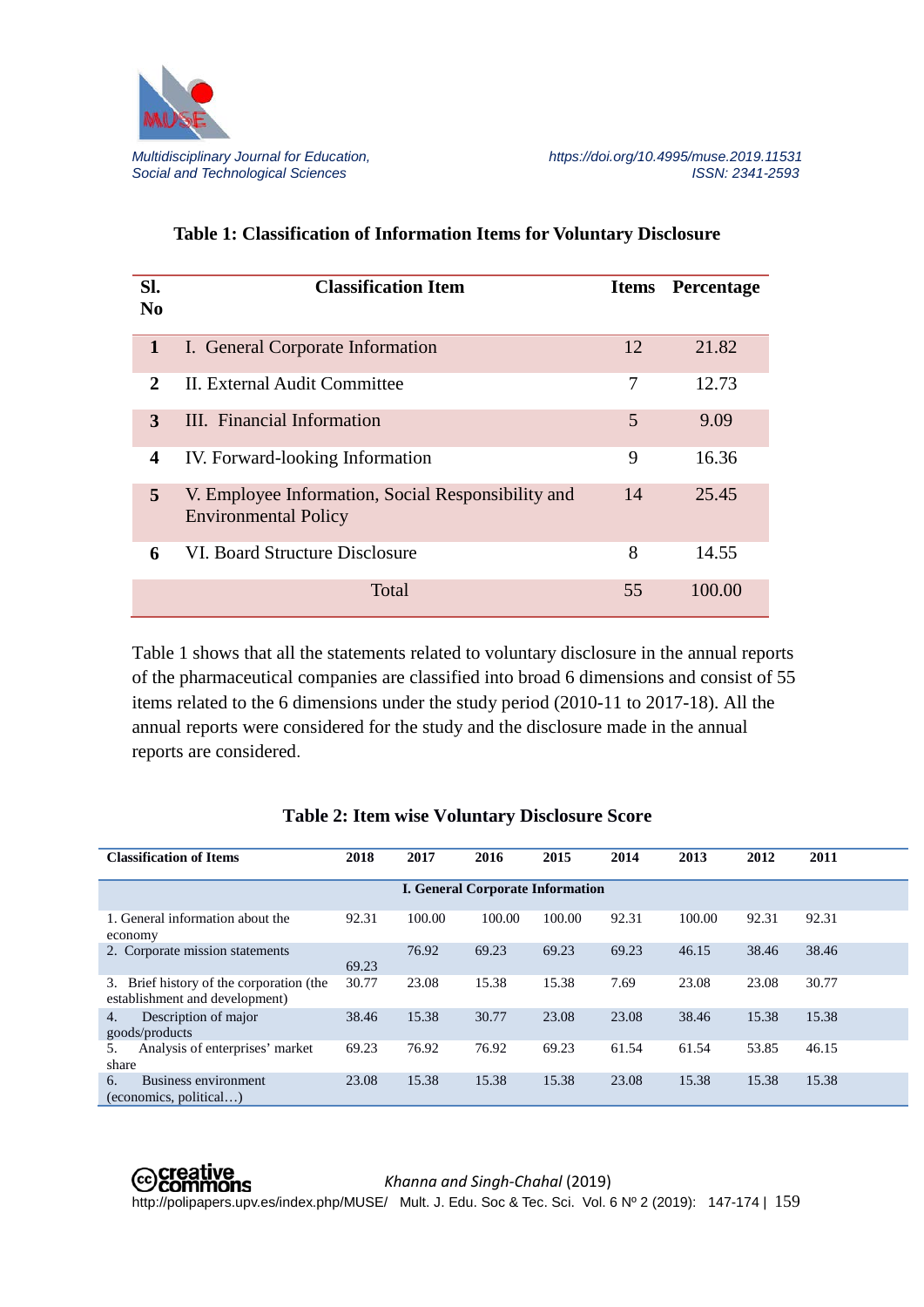

## *Multidisciplinary Journal for Education, https://doi.org/10.4995/muse.2019.11531*

| 7.<br>Statement disclosures relating to<br>competitive position in the industry | 23.08 | 15.38    | 15.38                                      | 15.38    | 15.38 | 23.08 | 15.38    | 15.38    |
|---------------------------------------------------------------------------------|-------|----------|--------------------------------------------|----------|-------|-------|----------|----------|
| Description of marketing<br>8.<br>networks for finished goods/products          | 0.00  | 0.00     | 0.00                                       | 0.00     | 0.00  | 0.00  | 0.00     | 0.00     |
| 9. Information of member companies                                              | 61.54 | 46.15    | 46.15                                      | 38.46    | 46.15 | 46.15 | 38.46    | 38.46    |
| 10. Methods of quality control                                                  | 23.08 | 15.38    | 38.46                                      | 23.08    | 15.38 | 23.08 | 15.38    | 23.08    |
| 11. Company's achieved awards                                                   | 61.54 | 69.23    | 76.92                                      | 61.54    | 53.85 | 61.54 | 46.15    | 30.77    |
| 12. Corporate contributions to the<br>national economy                          | 30.77 | 30.77    | 30.77                                      | 46.15    | 23.08 | 7.69  | 7.69     | 7.69     |
|                                                                                 |       |          | <b>II. External Audit Committee</b>        |          |       |       |          |          |
| 1. The role and function of the audit<br>committee                              | 92.31 | 92.31    | 92.31                                      | 92.31    | 84.62 | 76.92 | 76.92    | 76.92    |
| 2.<br>Names and qualifications of the<br>members of audit committee             | 76.92 | 76.92    | 76.92                                      | 76.92    | 69.23 | 76.92 | 76.92    | 76.92    |
| 3.<br>Number of members on audit<br>committee                                   | 84.62 | 92.31    | 92.31                                      | 84.62    | 84.62 | 76.92 | 76.92    | 76.92    |
| Number of committee meetings<br>4.                                              | 84.62 | 92.31    | 92.31                                      | 84.62    | 84.62 | 84.62 | 84.62    | 84.62    |
| 5. Attendance at committee meetings                                             | 53.85 | 53.85    | 53.85                                      | 53.85    | 53.85 | 46.15 | 46.15    | 46.15    |
| Statement of independence<br>6.                                                 | 92.31 | 92.31    | 92.31                                      | 84.62    | 84.62 | 84.62 | 84.62    | 84.62    |
| Report on completed work<br>7.                                                  | 0.00  | 0.00     | 0.00                                       | 0.00     | 0.00  | 0.00  | $0.00\,$ | $0.00\,$ |
|                                                                                 |       |          |                                            |          |       |       |          |          |
|                                                                                 |       |          |                                            |          |       |       |          |          |
| Summary of financial data for the<br>1.                                         | 84.62 | 76.92    | <b>III. Financial Information</b><br>69.23 | 61.54    | 61.54 | 69.23 | 61.54    | 69.23    |
| last 3 years or over<br>Share price information<br>2.                           | 92.31 | 92.31    | 100.00                                     | 92.31    | 84.62 | 92.31 | 92.31    | 84.62    |
| 3.<br>Retained profit                                                           | 84.62 | 84.62    | 84.62                                      | 84.62    | 76.92 | 76.92 | 76.92    | 76.92    |
| 4. Bank loan, mortgage and their use                                            | 76.92 | 76.92    | 76.92                                      | 69.23    | 61.54 | 46.15 | 38.46    | 38.46    |
| Advertising and publicity<br>5.<br>expenditure                                  | 15.38 | 15.38    | 23.08                                      | 15.38    | 0.00  | 0.00  | 0.00     | 0.00     |
| IV. Forward-looking Information                                                 |       |          |                                            |          |       |       |          |          |
| Factors that may affect future<br>performance                                   | 0.00  | 0.00     | 0.00                                       | 0.00     | 0.00  | 0.00  | 0.00     | 0.00     |
| 2. New product/service development                                              | 61.54 | 61.54    | 61.54                                      | 53.85    | 46.15 | 38.46 | 46.15    | 38.46    |
| 3. Marketing plan, distribution system                                          | 15.38 | 30.77    | 15.38                                      | 23.08    | 0.00  | 7.69  | 0.00     | $0.00\,$ |
| expanding plan<br>4. Effect of business strategy on                             | 15.38 | $0.00\,$ | $0.00\,$                                   | $0.00\,$ | 0.00  | 0.00  | $0.00\,$ | $0.00\,$ |
| future performance<br>5. Research and development                               | 53.85 | 69.23    | 69.23                                      | 53.85    | 46.15 | 53.85 | 53.85    | 61.54    |
| expenditure<br>6. Projection of cash flows                                      | 7.69  | 7.69     | 7.69                                       | $0.00\,$ | 0.00  | 0.00  | 0.00     | $0.00\,$ |
| 7. Earnings per share forecast                                                  | 0.00  | 0.00     | 0.00                                       | 0.00     | 0.00  | 0.00  | 0.00     | 0.00     |



#### *Khanna and Singh-Chahal* (2019)

**Coliparers.**<br>http://polipapers.upv.es/index.php/MUSE/ Mult. J. Edu. Soc & Tec. Sci. Vol. 6 Nº 2 (2019): 147-174 | 160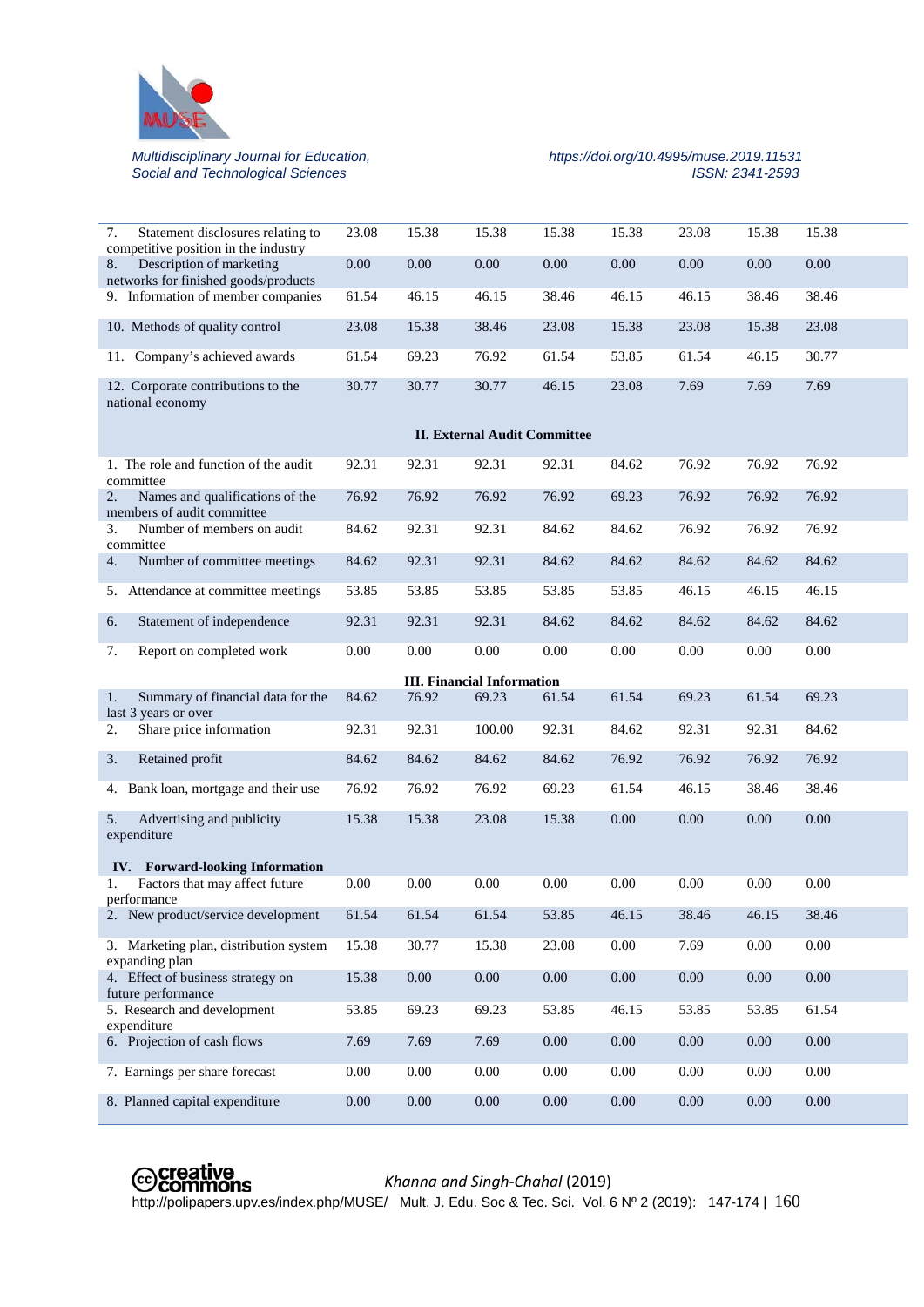

## Social and Technological Sciences

## *Multidisciplinary Journal for Education, https://doi.org/10.4995/muse.2019.11531*

| 9. Future profit forecast                                                | 0.00   | 0.00   | 0.00                                                                    | 0.00     | 0.00  | 0.00  | 0.00  | 0.00     |
|--------------------------------------------------------------------------|--------|--------|-------------------------------------------------------------------------|----------|-------|-------|-------|----------|
|                                                                          |        |        | V. Employee Information, Social Responsibility and Environmental Policy |          |       |       |       |          |
| 1. Total number of employees for the<br>last or more years               | 84.62  | 84.62  | 76.92                                                                   | 76.92    | 61.54 | 61.54 | 46.15 | 46.15    |
| 2. Category of employees by gender                                       | 53.85  | 53.85  | 38.46                                                                   | 23.08    | 23.08 | 23.08 | 7.69  | 7.69     |
| 3. Amount of employee remuneration,<br>remuneration policies and bonus   | 69.23  | 61.54  | 69.23                                                                   | 61.54    | 46.15 | 38.46 | 23.08 | 30.77    |
| 4. Policy on employee training                                           | 38.46  | 38.46  | 30.77                                                                   | 15.38    | 7.69  | 7.69  | 0.00  | 7.69     |
| 5. Expenses for employee training                                        | 0.00   | 0.00   | 0.00                                                                    | 7.69     | 7.69  | 7.69  | 0.00  | 0.00     |
| 6. Reasons for change in employee<br>number                              | 7.69   | 0.00   | 0.00                                                                    | 0.00     | 0.00  | 0.00  | 7.69  | 7.69     |
| 7. Qualification of the accountants                                      | 0.00   | 0.00   | 0.00                                                                    | 0.00     | 0.00  | 0.00  | 0.00  | 0.00     |
| 8. Data on workplace accidents                                           | 0.00   | 0.00   | 0.00                                                                    | 0.00     | 0.00  | 0.00  | 0.00  | 7.69     |
| 9. Disclosure of welfare policy                                          | 15.38  | 15.38  | 7.69                                                                    | 0.00     | 0.00  | 0.00  | 0.00  | 0.00     |
| 10. Recruitment policy                                                   | 30.77  | 23.08  | 15.38                                                                   | 7.69     | 0.00  | 0.00  | 0.00  | 0.00     |
| 11. Factors of corporate culture                                         | 15.38  | 7.69   | 0.00                                                                    | 7.69     | 0.00  | 0.00  | 0.00  | 0.00     |
| 12. Information about safety policy                                      | 84.62  | 84.62  | 46.15                                                                   | 38.46    | 23.08 | 23.08 | 7.69  | 30.77    |
| 13. Cost of safety measures                                              | 0.00   | 0.00   | 0.00                                                                    | 0.00     | 0.00  | 0.00  | 0.00  | 0.00     |
| 14. Environment protection programs                                      | 100.00 | 100.00 | 76.92                                                                   | 69.23    | 53.85 | 53.85 | 38.46 | 53.85    |
|                                                                          |        |        | <b>VI. Board Structure Disclosure</b>                                   |          |       |       |       |          |
| 1. Education and professional<br>qualification of directors              | 61.54  | 53.85  | 53.85                                                                   | 53.85    | 53.85 | 61.54 | 61.54 | 61.54    |
| 2. Directors' interests in competing<br>businesses                       | 30.77  | 30.77  | 38.46                                                                   | 23.08    | 23.08 | 30.77 | 23.08 | 23.08    |
| 3. Directors' shareholding in the<br>company and other related interests | 84.62  | 84.62  | 76.92                                                                   | 76.92    | 46.15 | 38.46 | 46.15 | 46.15    |
| 4. Number of meetings per year                                           | 92.31  | 92.31  | 92.31                                                                   | 92.31    | 84.62 | 84.62 | 84.62 | 92.31    |
| 5. Director's analysis of the fee and<br>other benefits disclosure       | 76.92  | 69.23  | 69.23                                                                   | 69.23    | 61.54 | 61.54 | 53.85 | 53.85    |
| 6. Role and function of the<br>remuneration committee                    | 84.62  | 76.92  | 84.62                                                                   | 76.92    | 69.23 | 61.54 | 61.54 | 61.54    |
| 7. Directors' current accounts/loans to<br>officers                      | 0.00   | 0.00   | 0.00                                                                    | $0.00\,$ | 0.00  | 0.00  | 0.00  | $0.00\,$ |
| 8. Directors' interests in significant<br>contracts                      | 0.00   | 0.00   | 0.00                                                                    | 0.00     | 0.00  | 0.00  | 0.00  | 0.00     |

Table 2 shows that for calculating item wise voluntary disclosure score each of the items were considered and the number of companies disclosing that particular item was divided by the total number of companies considered for the purpose of study. In this present study the total number of companies selected was 13, and hence, the maximum attainable score

 *Khanna and Singh-Chahal* (2019) http://polipapers.upv.es/index.php/MUSE/ Mult. J. Edu. Soc & Tec. Sci. Vol. 6 Nº 2 (2019): 147-174 | 161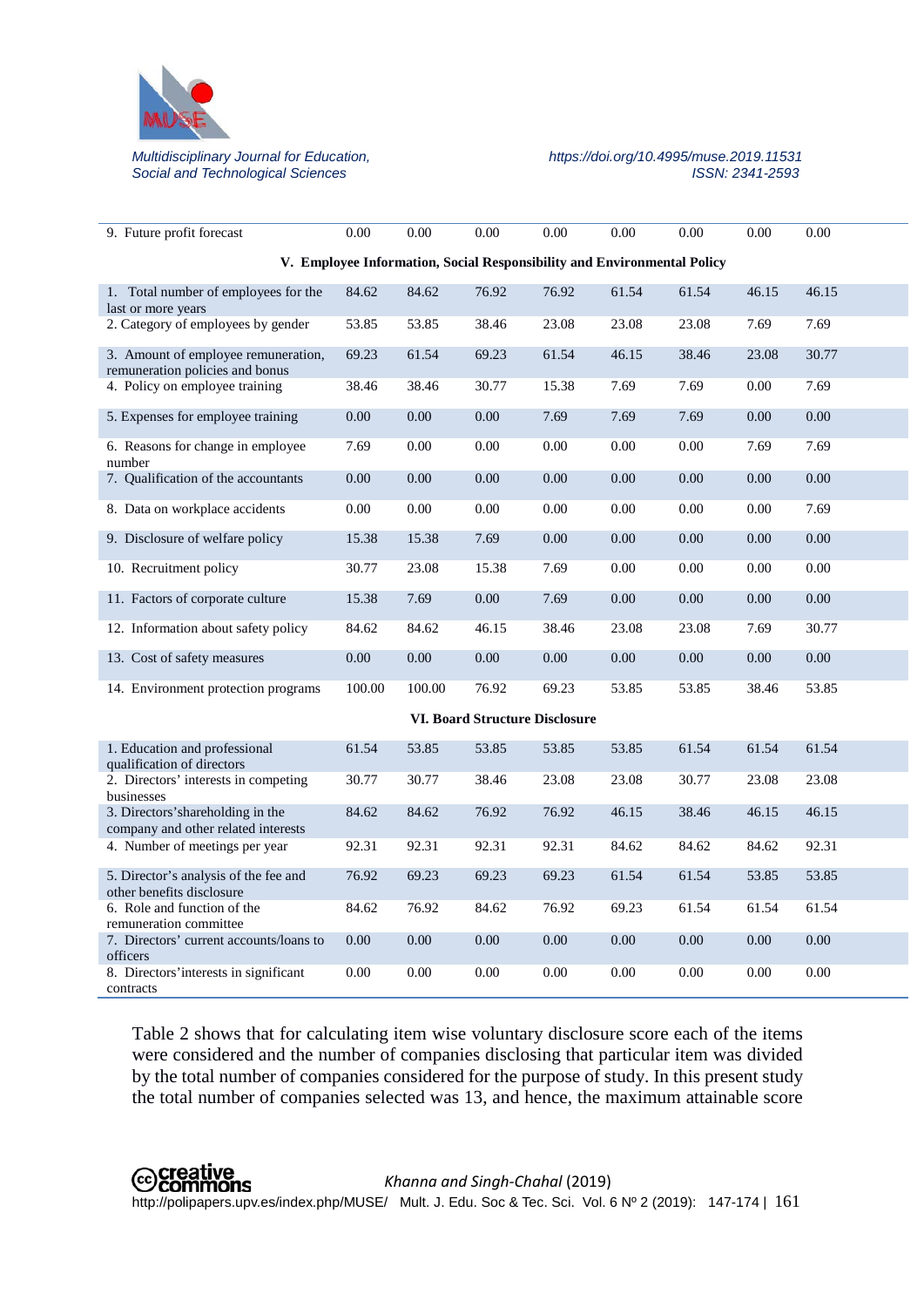

is 13. The maximum score which can be achieved in a particular year for any item will be 100 if all the companies disclose item for all the years. The results are disappointing to see that only cent percent score is achieved in the first item of section I i.e. General information of the company. In rest all of the items the disclosure score is not so satisfactory. Startling to see that in items like data on workplace accidents, employee trainings or director loans, the score is as low as zero in consecutive years, depicting that none of the company in those particular years have revealed any information about these items. No doubt, the good news is that the trend of disclosure is escalating year by year.

| Company/Year     | 2018 | 2017 | 2016 | 2015 | 2014 | 2013           | 2012           | 2011           | Average<br><b>Score</b> | Average<br>%     |
|------------------|------|------|------|------|------|----------------|----------------|----------------|-------------------------|------------------|
|                  |      |      |      |      |      |                |                |                | $(2010 -$<br>18)        | $(2010 -$<br>18) |
| <b>CADILA</b>    | 25   | 25   | 18   | 18   | 19   | 17             | 17             | 22             | 20.13                   | 36.59            |
| <b>BIOCON</b>    | 26   | 27   | 28   | 27   | 24   | 25             | 22             | 22             | 25.13                   | 45.68            |
| <b>CIPLA</b>     | 28   | 27   | 28   | 24   | 13   | 13             | 13             | 13             | 19.88                   | 36.14            |
| <b>PIRAMAL</b>   | 37   | 31   | 30   | 25   | 20   | 17             | 18             | 17             | 24.38                   | 44.32            |
| <b>DREDDY</b>    | 26   | 28   | 26   | 23   | 24   | 26             | 12             | 12             | 22.13                   | 40.23            |
| <b>LUPIN</b>     | 27   | 24   | 24   | 25   | 24   | 24             | 22             | 21             | 23.88                   | 43.41            |
| <b>TORRENT</b>   | 15   | 14   | 14   | 10   | 8    | $\overline{7}$ | $\overline{7}$ | $\overline{7}$ | 10.25                   | 18.64            |
| <b>PFIZER</b>    | 32   | 30   | 28   | 26   | 12   | 16             | 10             | 14             | 21.00                   | 38.18            |
| <b>GLAXO</b>     | 15   | 16   | 15   | 17   | 15   | 16             | 15             | 15             | 15.50                   | 28.18            |
| <b>DIVIS LAB</b> | 17   | 20   | 20   | 13   | 15   | 18             | 18             | 16             | 17.13                   | 31.14            |
| <b>AURO</b>      | 32   | 28   | 30   | 29   | 28   | 28             | 25             | 26             | 28.25                   | 51.36            |
| <b>AJANTA</b>    | 16   | 17   | 17   | 17   | 18   | 15             | 14             | 15             | 16.13                   | 29.32            |
| <b>SUNPHARMA</b> | 22   | 22   | 21   | 20   | 18   | 16             | 14             | 15             | 18.50                   | 33.64            |

#### **Table 3: Company wise Disclosure Scores**

### *Khanna and Singh-Chahal* (2019)

http://polipapers.upv.es/index.php/MUSE/ Mult. J. Edu. Soc & Tec. Sci. Vol. 6 Nº 2 (2019): 147-174 | 162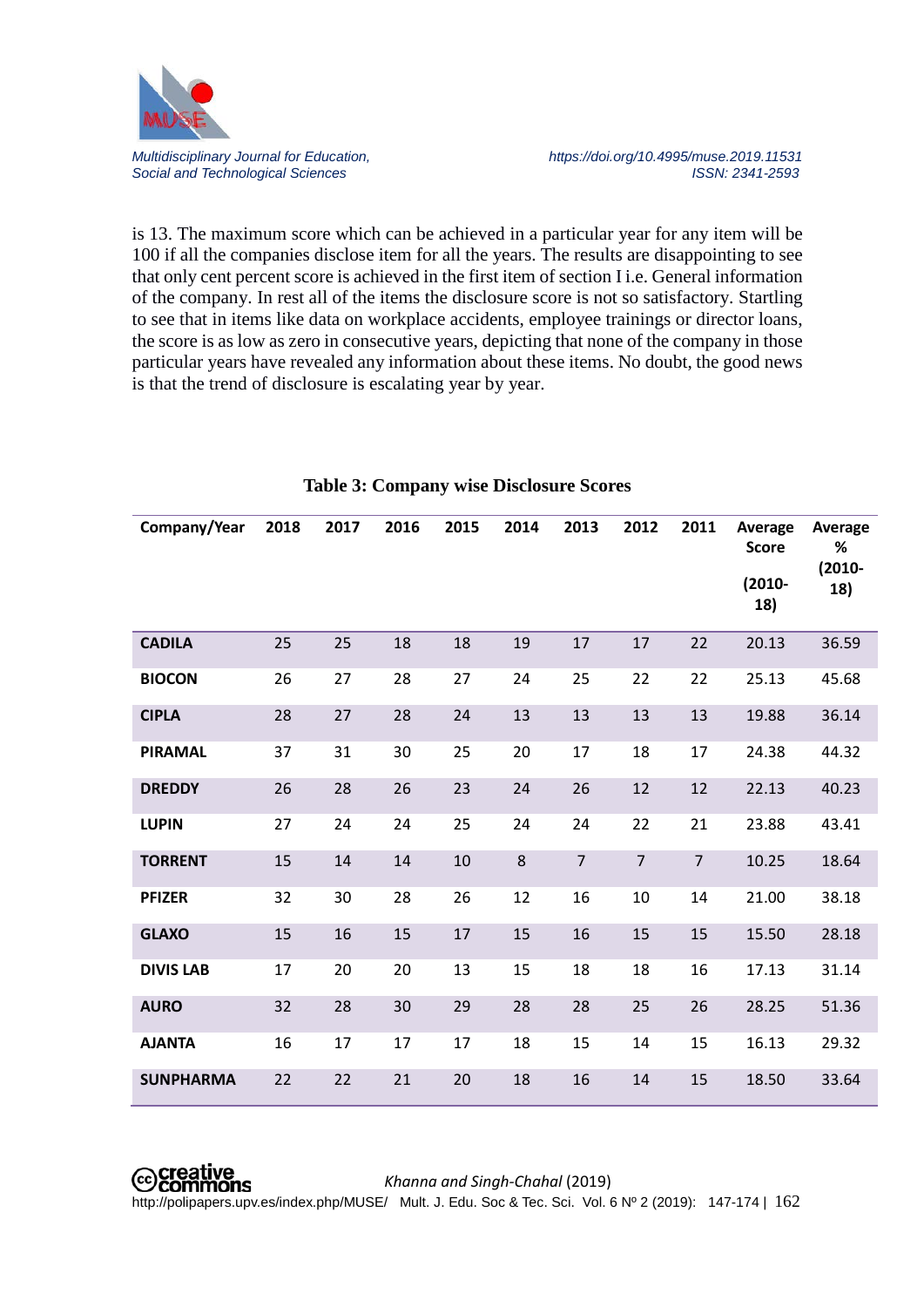

*Multidisciplinary Journal for Education, https://doi.org/10.4995/muse.2019.11531* Social and Technological Sciences **ISSN: 2341-2593** ISSN: 2341-2593

Table 3 is about the voluntary disclosure scores obtained by the companies from the year 2010-11 to 2017-18 is calculated for the companies selected for the purpose of the study. The range of voluntary disclosure score ranges from 10.25 to 28.25 (in absolute terms) with the score range ranging from 18.64 % to 51.36 %. Most of the companies could not score high in the voluntary disclosure scores. This is a disheartening picture of the disclosure practices prevailing the pharmaceutical sector. The highest score obtained is 37 (out of 55) by Piramal. The highest score figure is not even equivalent to 8 percent of total score expected. Where companies like Auro, Piramal and Pfizer are among the list of companies showing good amount of disclosure, the companies like Torrent, Glaxo and Ajanta are revealing poor disclosure scores throughout eight years of study.

|                                     | 2018    | 2017    | 2016    | 2015    | 2014    | 2013    | 2012    | 2011  |
|-------------------------------------|---------|---------|---------|---------|---------|---------|---------|-------|
| <b>Mean</b>                         | 24.46   | 23.77   | 23.00   | 21.08   | 18.31   | 18.31   | 15.92   | 16.54 |
| <b>Standard</b><br>Error            | 1.97    | 1.54    | 1.61    | 1.60    | 1.58    | 1.63    | 1.42    | 1.40  |
| <b>Median</b>                       | 26.00   | 25.00   | 24.00   | 23.00   | 18.00   | 17.00   | 15.00   | 15.00 |
| <b>Mode</b>                         | 26.00   | 27.00   | 28.00   | 25.00   | 24.00   | 16.00   | 22.00   | 15.00 |
| <b>Standard</b><br><b>Deviation</b> | 7.11    | 5.54    | 5.79    | 5.75    | 5.71    | 5.89    | 5.11    | 5.06  |
| Sample<br>Variance                  | 50.60   | 30.69   | 33.50   | 33.08   | 32.56   | 34.73   | 26.08   | 25.60 |
| <b>Kurtosis</b>                     | $-0.93$ | $-0.98$ | $-1.54$ | $-0.62$ | $-0.56$ | $-0.19$ | $-0.39$ | 0.09  |
| <b>Skewness</b>                     | 0.05    | $-0.54$ | $-0.27$ | $-0.56$ | $-0.05$ | 0.09    | 0.15    | 0.17  |

#### **Table 4: Descriptive Statistics of Voluntary Disclosure Score**

The above table 4 depicts that mean score of the companies for voluntary disclosure ranges from 16.54 to 24.46 starting from the year 2011 to 2018. The mean voluntary disclosure score exhibits a steady increasing trend over the years; however during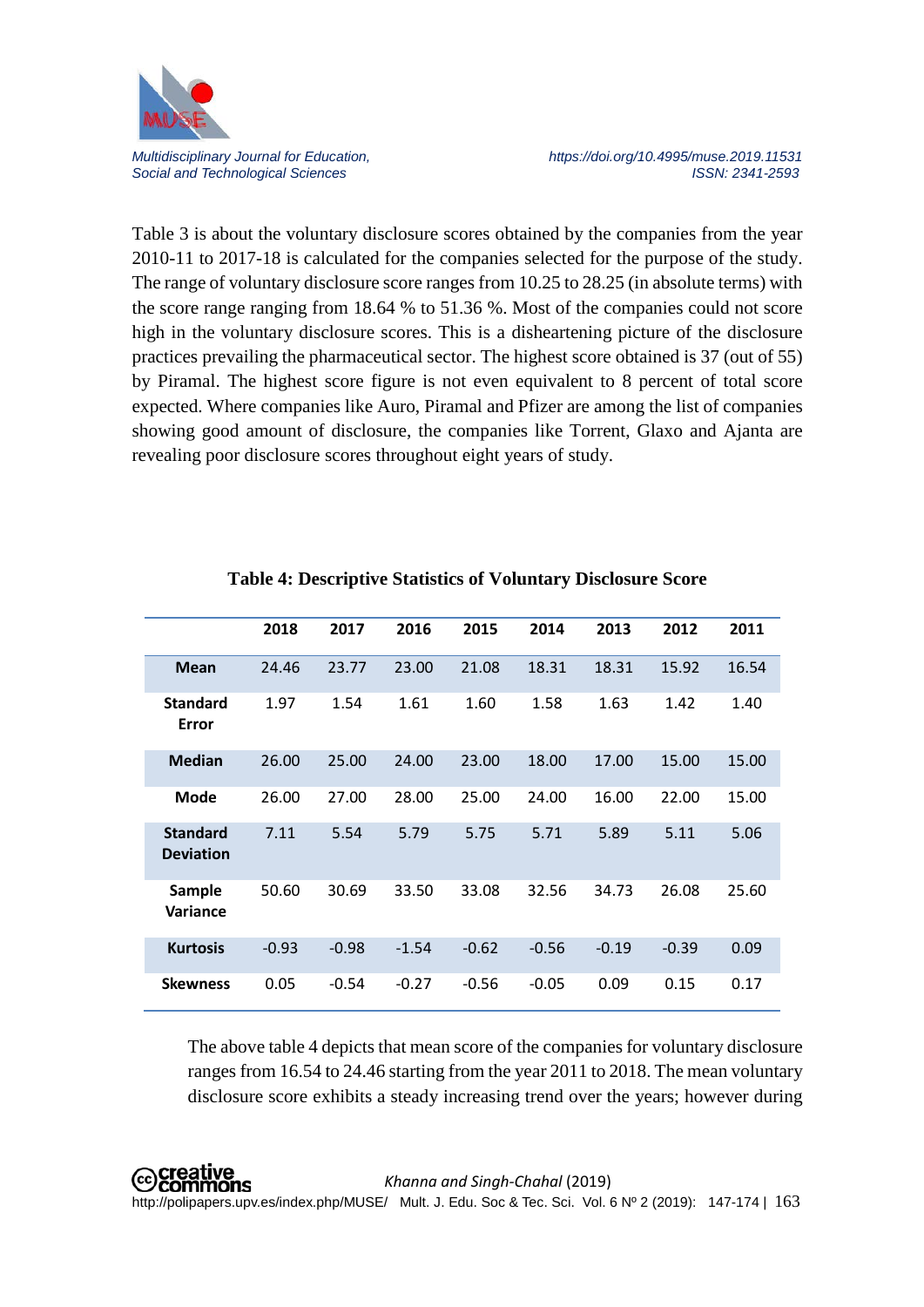

*Multidisciplinary Journal for Education, https://doi.org/10.4995/muse.2019.11531* Social and Technological Sciences **ISSN: 2341-2593** ISSN: 2341-2593

the year 2012 the mean score marginally dipped to 15.92 from 16.54 during the year 2011. The year 2013 and 2014 showed the same mean score of 18.31 for the voluntary disclosure score. The year 2015 to 2018 showed an increasing trend starting from 21.08 (2015) to 24.46 (2018). The median of the voluntary disclosure score exhibits a steady increasing trend over the years starting from 15.00 (2011) to 26.00 (2018). The modal value of the voluntary disclosure score exhibits increasing trend over the years starting from 15.00 (2011) to 26.00 (2018), with fluctuations during the intermediate years with the score being 22.00(2012); 28.00(2016), thereby exhibiting fluctuations in the intermediate years. The sample variance of the voluntary disclosure score exhibits a steady increasing trend over the years starting from 25.60 (2011) to 50.60 (2018) thereby exhibiting higher variability in the companies reporting the Voluntary Disclosure Scores. The sample skewness and kurtosis of the voluntary disclosure score exhibits normality of the data set over the years.



#### **Graph 1: Year wise Mean score of Voluntary Disclosure**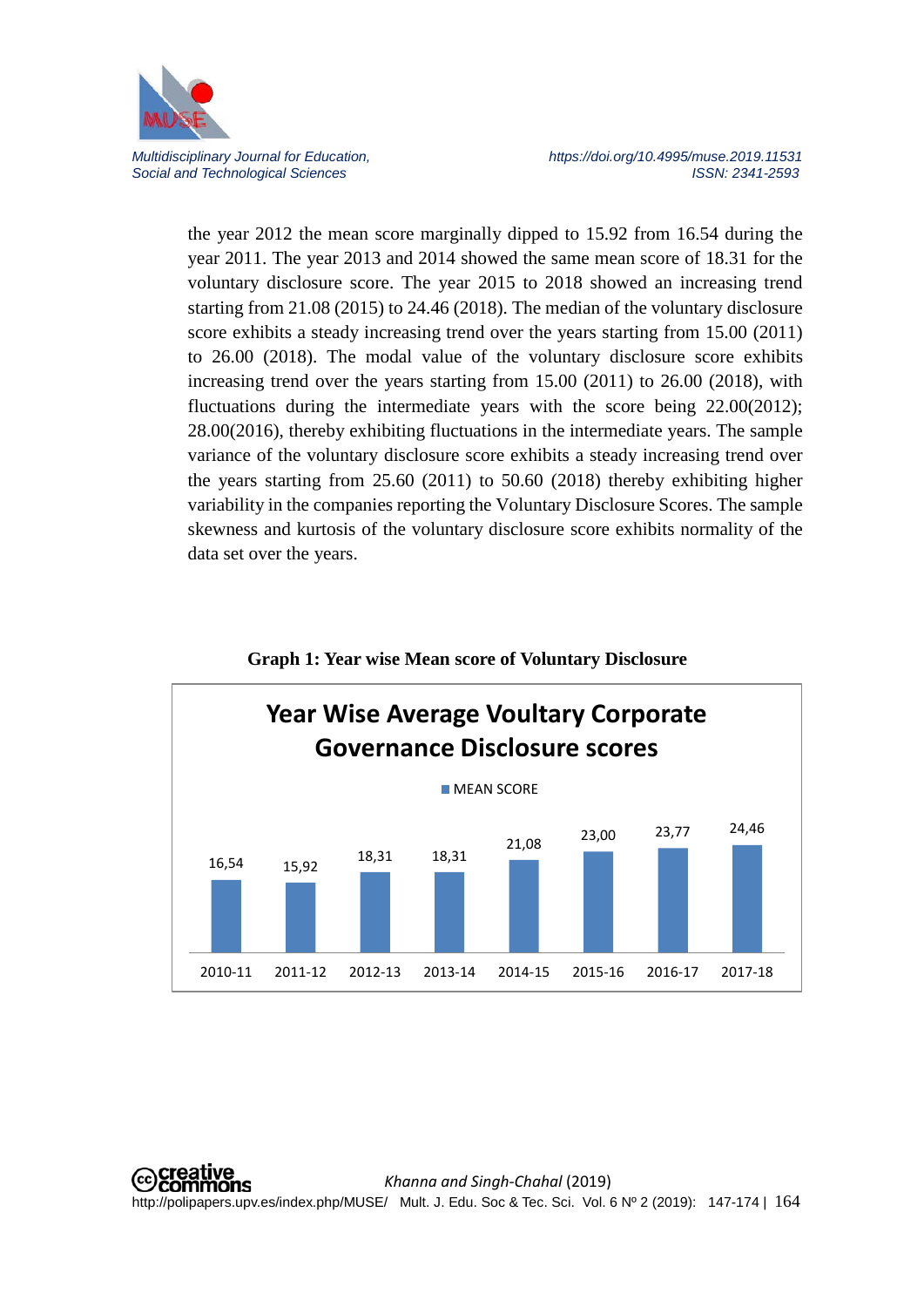

The above graph shows mean score of the companies for voluntary disclosure ranges from 16.54 to 24.46 starting from the year 2011 to 2018. The mean voluntary disclosure score exhibits a steady increasing trend over the years; however during the year 2012 the mean score marginally dipped to 15.92 from 16.54 during the year 2011. The year 2013 and 2014 showed the same mean score of 18.31 for the voluntary disclosure score. The year 2015 to 2018 showed an increasing trend starting from 21.08 (2015) to 24.46 (2018).

| <b>Rank</b>    | <b>Company</b> | <b>Average Disclosure Score</b> |
|----------------|----------------|---------------------------------|
| 1              | <b>AURO</b>    | 28.25                           |
| 2 <sup>1</sup> | <b>BIOCON</b>  | 25.13                           |
| 3              | PIRAMAL        | 24.38                           |
| 4              | <b>LUPIN</b>   | 23.88                           |
| 5              | <b>DREDDY</b>  | 22.13                           |

**Table 5: Top Five Companies on the basis of Voluntary Disclosure Score**

The table 5 reveals the overall average Voluntary Corporate Governance Disclosure Scores of the top five companies for all eight years. The chart is topped by AURO with a score of 28.25, followed by BIOCON (25.13), PIRAMAL (24.38), LUPIN (23.88) and DREDDY (22.13).

## **3. Conclusion**

In the present study, in order to understand the voluntary corporate disclosure practices followed by the pharmaceutical's companies selected for the purpose of study a voluntary disclosure index has been designed based on which the calculation is done. The index designed for understanding the voluntary disclosure index considers the 55 statements related to the voluntary disclosure broadly classified into six dimensions. The response about the particular statement was considered to be binomial in nature having a zero score for a non-response item while one was assigned to a positive response item. The disclosure scores when summed up, it was found that a maximum value that a company could attain any year was 37 (Piramal) out of total 55 (refer table 1). That means not even a single company discloses at least 80% of the proposed voluntary disclosure items considered under study. The companies are not disclosure friendly. Though there have been strict regulations laid by the regulators of the company especially after the enactment of companies Act 2013 that focus on strict disclosures, still the companies show a reluctance

**©Creative**<br>©Commons *Khanna and Singh-Chahal* (2019) http://polipapers.upv.es/index.php/MUSE/ Mult. J. Edu. Soc & Tec. Sci. Vol. 6 Nº 2 (2019): 147-174 | 165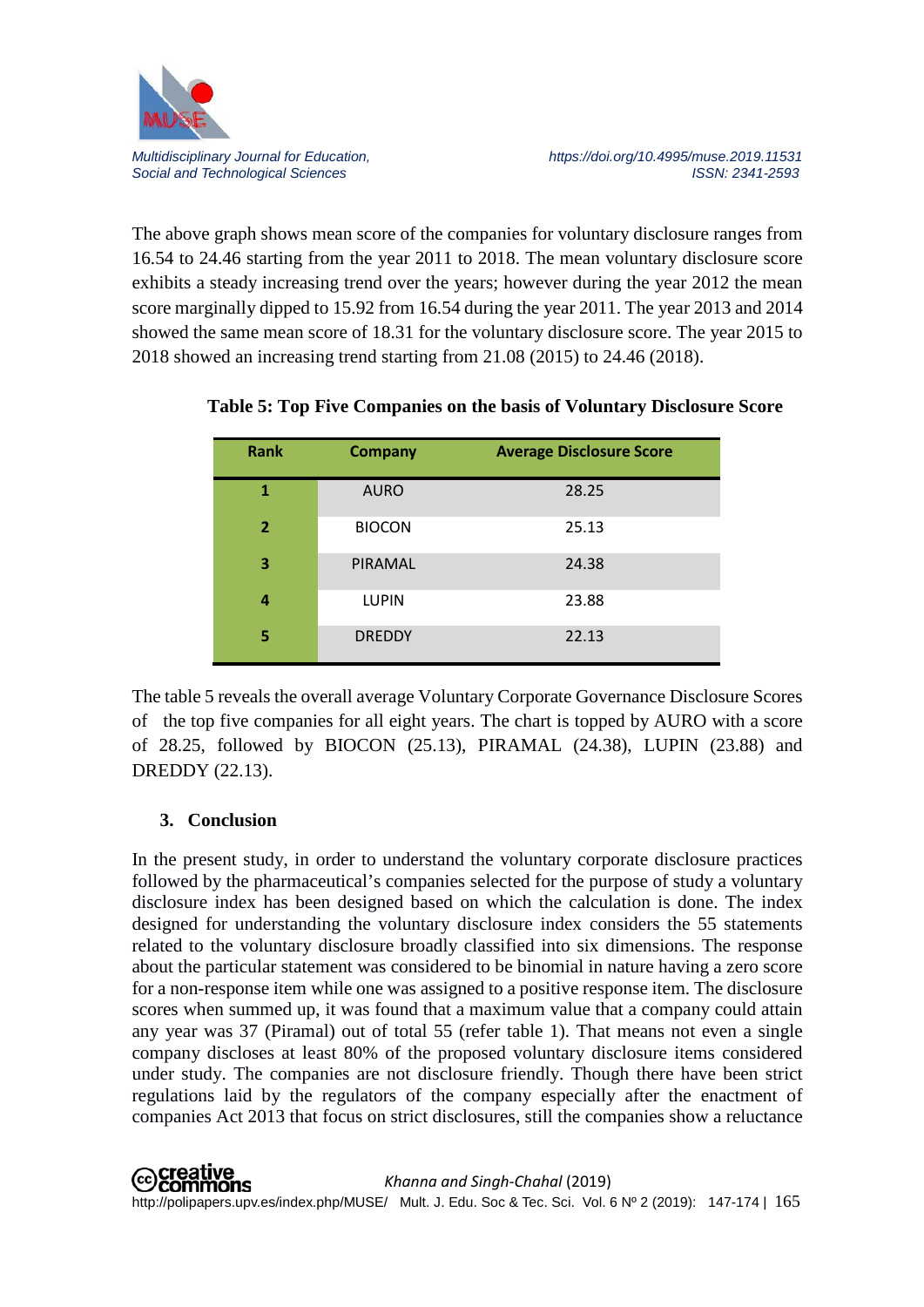

*Multidisciplinary Journal for Education, https://doi.org/10.4995/muse.2019.11531* Social and Technological Sciences **ISSN: 2341-2593** ISSN: 2341-2593

in disclosing the information. No doubt there seem to be increasing trend in the extent of disclosures from 2010-11 to 2017-18, yet companies like Torrent pharmaceuticals are existing with a disclosure score as low as 17 out of 55 in a year. Overall the increasing trends in last 8 years can be good news if the trend continues in same direction. Thus, fulfilling its one objective i.e. to know that extent of disclosure, the overall score is not so satisfactory.

There may be reasons inferred from the disappointing scores of the pharmaceutical sector which may be hidden in the theories explaining the need for voluntary disclosure. The Theories like signaling theory state the deliberate supply of information beyond need can prove to be a reason of conflict between incentives and deterrent forces. Whereas there is another theory based on agency problem stating that disclosure of information also uncovers superior information of the top management which is not supposed to be in the heads of shareholders just because they are not active players of the management. But this demand and supply in equilibrium creates information asymmetry which may lead to several other consequences. Literatures have been supporting the lack of information supply as a cause to fluctuation of stock prices and diminishing market values of the companies. Another aspect of information availability is linked with entering the market sources for money borrowing. The interested parties may not lend to the companies having extra disclosures, as their idea of understanding the information, which is complex to decode, may bring them into the dilemma of lending decisions (which should not happen actually). Where, as per theory of cost of capital, more disclosures lead to decrease in cost of capital, the theory has proven to be contradicting itself in the studies where the disclosure surpassed beyond a minimal core.

To conclude, the present disclosure system in India fails to distinguish between the very different needs of the users of the financial reports. While some users may be happy to have lengthy disclosures that may bring a positive impact on fluctuate of stocks in the market, others may be sent information that is far longer and complex to understand to make use of. The set of information useful for most users could be sort, precise and beyond a minimal core, no doubt, it has to be decided by the company to reflect its own circumstances, but the role of policy makers cannot be isolated in converging the global disclosure standards towards Indian pharmaceutical sector which is the third largest income generating sector in the world.

#### **4. References**

1. Accounting, F. (2014). Voluntary disclosure frequency and cost of debt : an analysis in the Tunisian context Dorra Talbi \* Mohamed Ali Omri, *6*(2). <https://doi.org/10.1504/IJMFA.2014.064521>

**⊙Creative**<br>
©Commons *Khanna and Singh-Chahal* (2019) http://polipapers.upv.es/index.php/MUSE/ Mult. J. Edu. Soc & Tec. Sci. Vol. 6 Nº 2 (2019): 147-174 | 166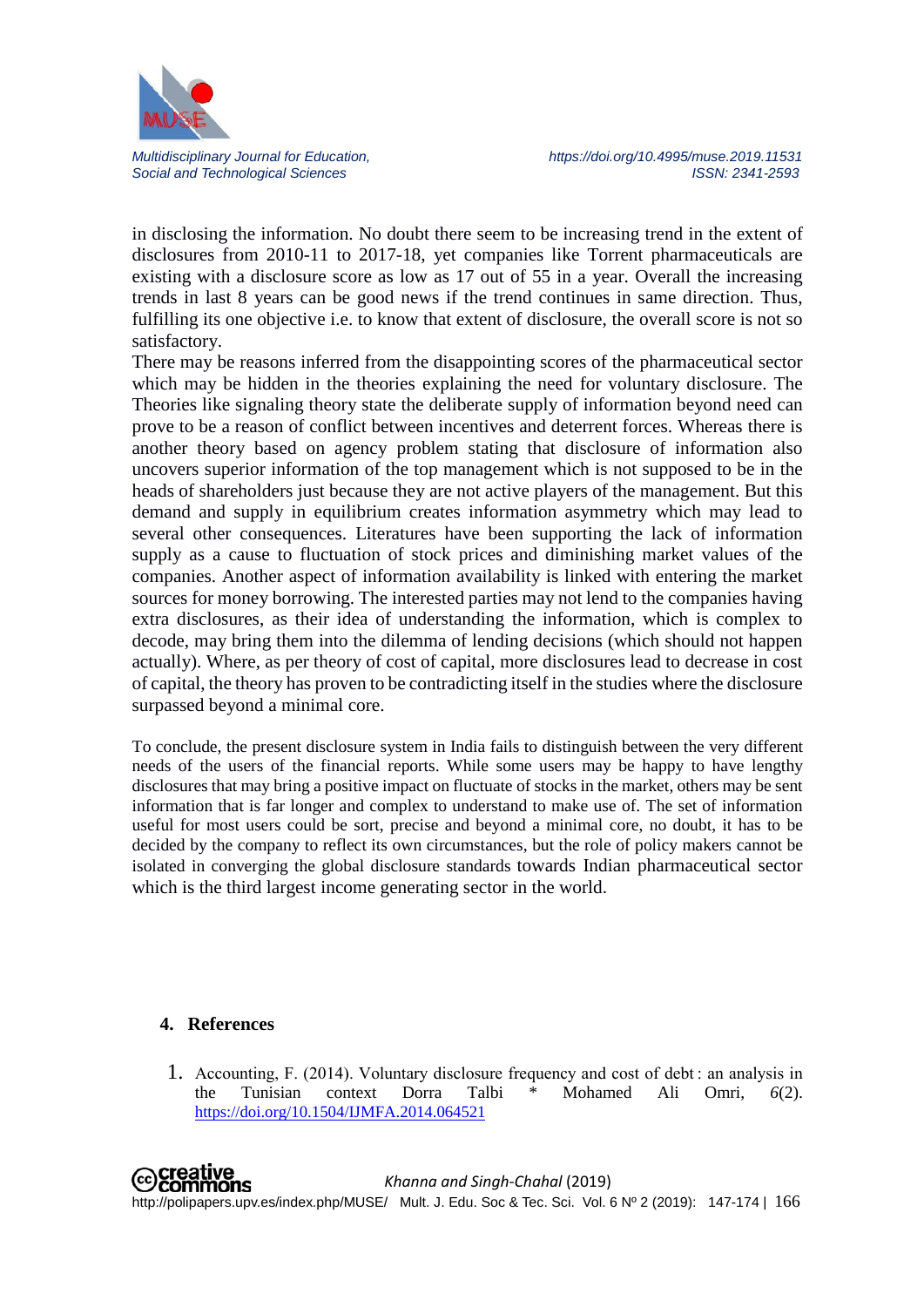

- 2. Adam, T., and V. K. Goyal. "The Investment Opportunity Set and Its Proxy Variables." Journal of Financial Research 31.1 (2008): 41. Print. <https://doi.org/10.1111/j.1475-6803.2008.00231.x>
- 3. Agarwal, S. P., Monem, R. M., & Ariff, M. (1996). Price to Book Ratio as a Valuation Model: An Empirical Investigation. *Finance India*,  $10(2)$ , 333–344. Finance India, 10(2), <https://doi.org/10.1.1.570.3053>
- 4. AICPA (1994), "*Improving Business Reporting-a Customer Focus:Meeting the Information Needs of Investors and Creditors*", Comprehensive Report of the Special Committee on Financial Reporting (the Jenkins report),
- 5. Barry, c., and s. Brown. "Differential Information and Security Market Equilibrium."<br>Journal of Financial and Quantitative Analysis 20 (1985): 407-422. Quantitative Analysis 20 (1985): 407-422. <https://doi.org/10.2307/2330758>
- 6. Baumann, U., and E. Nier. 2003. "Market Discipline, Disclosure, and Moral Hazard in Banking." In Proceedings of the 2003 Conference on Bank Structure and Competition. Chicago: Federal Reserve Bank of Chicago
- 7. Bertomeu, J., Beyer, A., & Dye, R. A. (2011). Capital structure, cost of capital, and voluntary disclosures. *Accounting Review*, *86*(3), 857–886. https://doi.org/10.2308/accr.00000037
- 8. Buzby, S.L. (1974a), "The Nature of Adequate Disclosure", Journal of Accountancy, April, pp. 3 8-47. Buzby, S.L. (1974b), "Selected Items of Information and their Disclosure in Annual Reports", Accounting Review, Vol. XLIX NO. 3 July, PP. 423-43 5. Buzby, S.L. (1975a), "The Boundaries of Adequate Disclosure", The Singapore Accountant, Vol. 10, pp. 83-91.
- 9. Botosan, C.A. (1997). Disclosure level and the cost of equity capital, Accounting Review, 72, pp. 323–350. Botosan, C.A. (2006). Disclosure and the cost of capital: What do we know? Accounting and Business Research, International Accounting Policy Forum, pp. 31-40.<http://dx.doi.org/10.1080/00014788.2006.9730042>
- 10.Botosan, C.A. and M.A. Plumlee (2002), A Re-examination of Disclosure Level and the Expected Cost of Equity Capital, *Journal of Accounting Research*, vol. 40 (1), pp. 21-40. <https://doi.org/10.1080/00014788.2006.9730042>
- 11.Cooke, T. E. (1989). Voluntary Corporate Disclosure by Swedish Companies. *Journal of International Financial Management & Accounting*, *1*(2), 171–195. <https://doi.org/10.1111/j.1467-646X.1989.tb00009.x>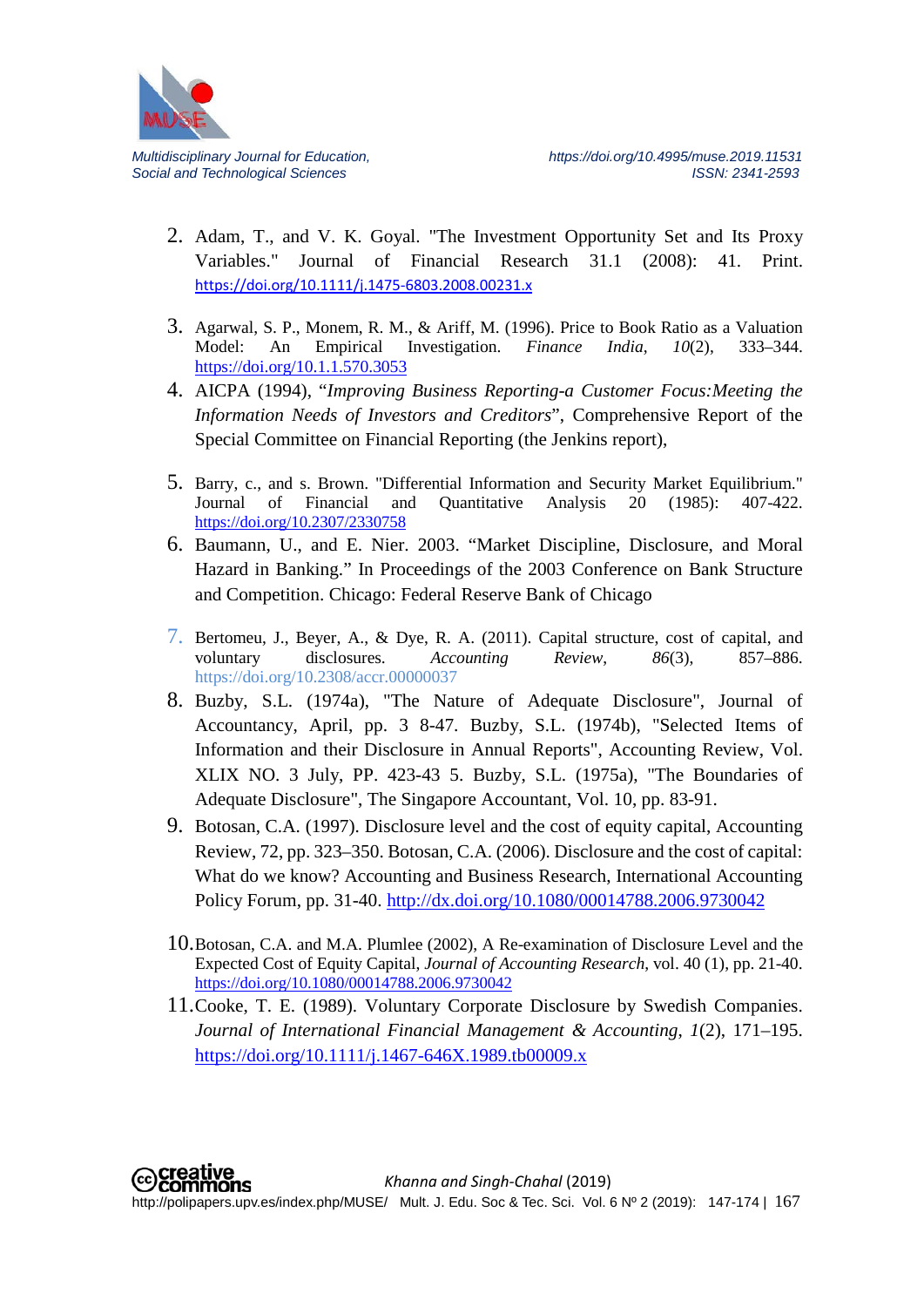

- 12.Campbell, D., Shrives, P., & Saager, H.B. (2001). Voluntary disclosure of mission statements in corporate annual reports: signaling what and to whom?, Business and Society Review, 106(1), pp. 65–87.<https://doi.org/10.1111/0045-3609.00102>
- 13.Cheynel, E. (2013). A theory of voluntary disclosure and cost of capital. *Review of Accounting Studies*, *18*(4), 987–1020. [https://doi.org/10.1007/s11142-013-](https://doi.org/10.1007/s11142-013-9223-1) [9223-1](https://doi.org/10.1007/s11142-013-9223-1)
- 14.Choi, F.D.S. (1973). Financial disclosure and entry to the European capital market, Journal of Accounting Research, 11(2), pp. 159–175. <http://dx.doi.org/10.2307/2490187>
- 15.David, P., J. P. O'Brien, and T. Yoshikawa. "The Implications of Debt Heterogeneity for R&D Investment and Firm Performance." The Academy of Management Journal 51.1 (2008): 165-81. Print <https://doi.org/10.5465/amj.2008.30772877>
- 16.Determination of the weighted average cost of capital of UPC and. (2009), (October).
- 17.Diamond, D., & Verrecchia, R. (1991). Disclosure, liquidity, and the cost of capital, The Journal of Finance,  $46(4)$ , pp.  $1325-1355$ . <http://dx.doi.org/10.2307/2328861>
- 18.Forker, J. J. (1992), "Corporate Governance and Disclosure Quality", Accounting and Business Research, Vol. 22, No. 86, Spring, pp. 111-124. <https://doi.org/10.1080/00014788.1992.9729426>
- 19. Francis, J., Nanda, D., & Olsson, P. (2008). Voluntary disclosure, earnings quality, and cost of capital. *Journal of Accounting Research*, 46(1), 53–99. cost of capital. *Journal of Accounting Research*, *46*(1), 53–99. <https://doi.org/10.1111/j.1475-679X.2008.00267.x>
- 20.Gray, S. J. with McSweeney, L. B. and Shaw, J. C. (1984), Information Disclosure and the Multinational Corporation, Chichester: John Wiley & Sons, Inc.
- 21.Gelb David.S; Paul Zarowin (2002) "Corporate Disclosure Policy and the Informativeness of Stock Prices Review of Accounting Studies"; Mar 2002; ABI/INFORM Global pg. 33
- 22.Haggard, K. S., Martin, X., & Pereira, R. (2008). Stock Price Informativeness ? *Financial Management*, 747–768. <https://doi.org/10.1111/j.1755-053X.2008.00033.x>
- 23.Hail, L., C. Leuz (2007), Capital Market Effect of Mandatory IFRS Reporting in the EU: Empirical Evidence, [http://www.afm.nl](http://www.afm.nl/)

<https://doi.org/10.2139/ssrn.1511671>

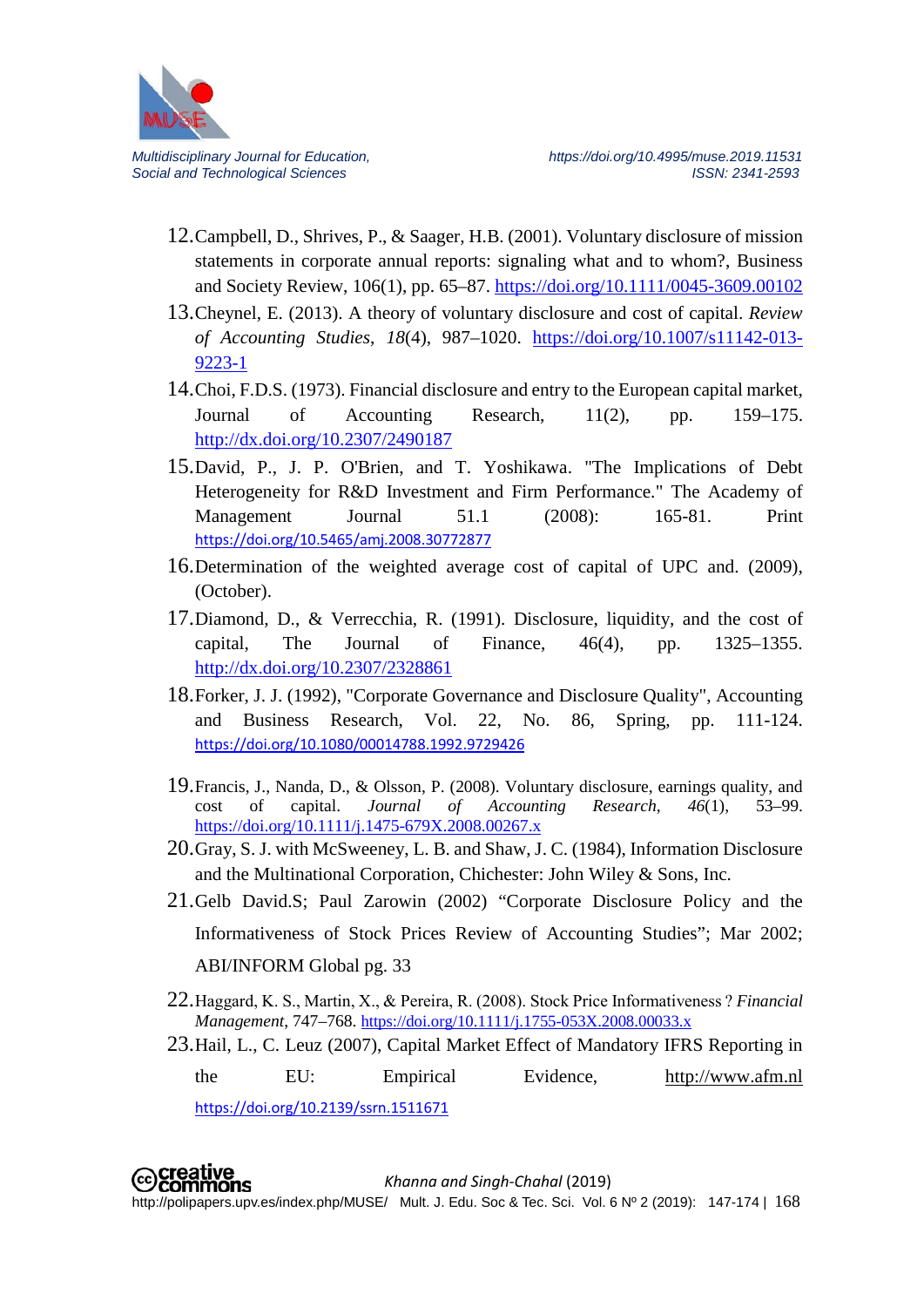

- 24.Hassan Omaima A.G, Peter Romilly, Gianluigi Giorgioni, David Power : The value relevance of disclosure: Evidence from the emerging capital market of Egypt *The International Journal of Accounting*, Volume 44, Issue 1, Pages 79-102
- 25.Healy, Paul M. and Palepu, Krishna, Information Asymmetry, Corporate Disclosure and the Capital Markets: A Review of the Empirical Disclosure Literature (December 2000). JAE Rochester Conference April 2000. <https://doi.org/10.2139/ssrn.258514>
- 26.Ibrahim, K. (2014). Firm Characteristics and Voluntary Segments Disclosure among the Largest Firms in Nigeria. *International Journal of Trade, Economics and Finance*, *5*(4), 327–331.<https://doi.org/10.7763/IJTEF.2014.V5.392>
- 27.Jensen, M.C., & Meckling, W.H. (1976). Theory of the firm: managerial behavior, agency costs and ownership structure, Journal of Financial Economics, 3(4), pp. 305–360. [http://dx.doi.org/10.1016/0304-405X\(76\)90026-X](http://dx.doi.org/10.1016/0304-405X(76)90026-X)
- 28.Kristandl, G., & Bontis, N. (2007). The impact of voluntary disclosure on cost of equity capital estimates in a temporal setting. *Journal of Intellectual Capital*, *8*(4), 577–594. https://doi.org/10.1108/14691930710830765
- 29.Lang, M., & Lundholm, R. (1993). Cross-sectional determinants of analyst ratings of corporate disclosures, Journal of Accounting Research, 31(2), pp. 246–271. http://dx.doi.org/10.2307/2491273
- 30.Lang, M., & Lundholm, R. (1996). Corporate disclosure policy and analysts behaviour, The Accounting Review, 71, pp. 467–492.
- 31.Lang, H.L., R.J. Lundholm (2000), Voluntary Disclosure and Equity Offerings: Reducing Information Assymetry or Hyping the Stock, *Contemporary Accounting Research*, vol. 17 (4), pp. 623-662. <https://doi.org/10.1506/9N45-F0JX-AXVW-LBWJ>
- 32.Leuz, c., and Verrecchia (2000) "The Economic Consequences of Increased Disclosure." Journal of Accounting Research (2000): 91-124. <https://doi.org/10.2307/2672910>
- 33.Lindblom, C.K. (1994). The implications of organizational legitimacy for corporate social performance and disclosure, Critical Perspectives on Accounting Conference. New York.
- 34.Magness, V. (2006). Strategic posture, financial performance and environmental disclosure: an empirical test of legitimacy theory, Accounting, Auditing and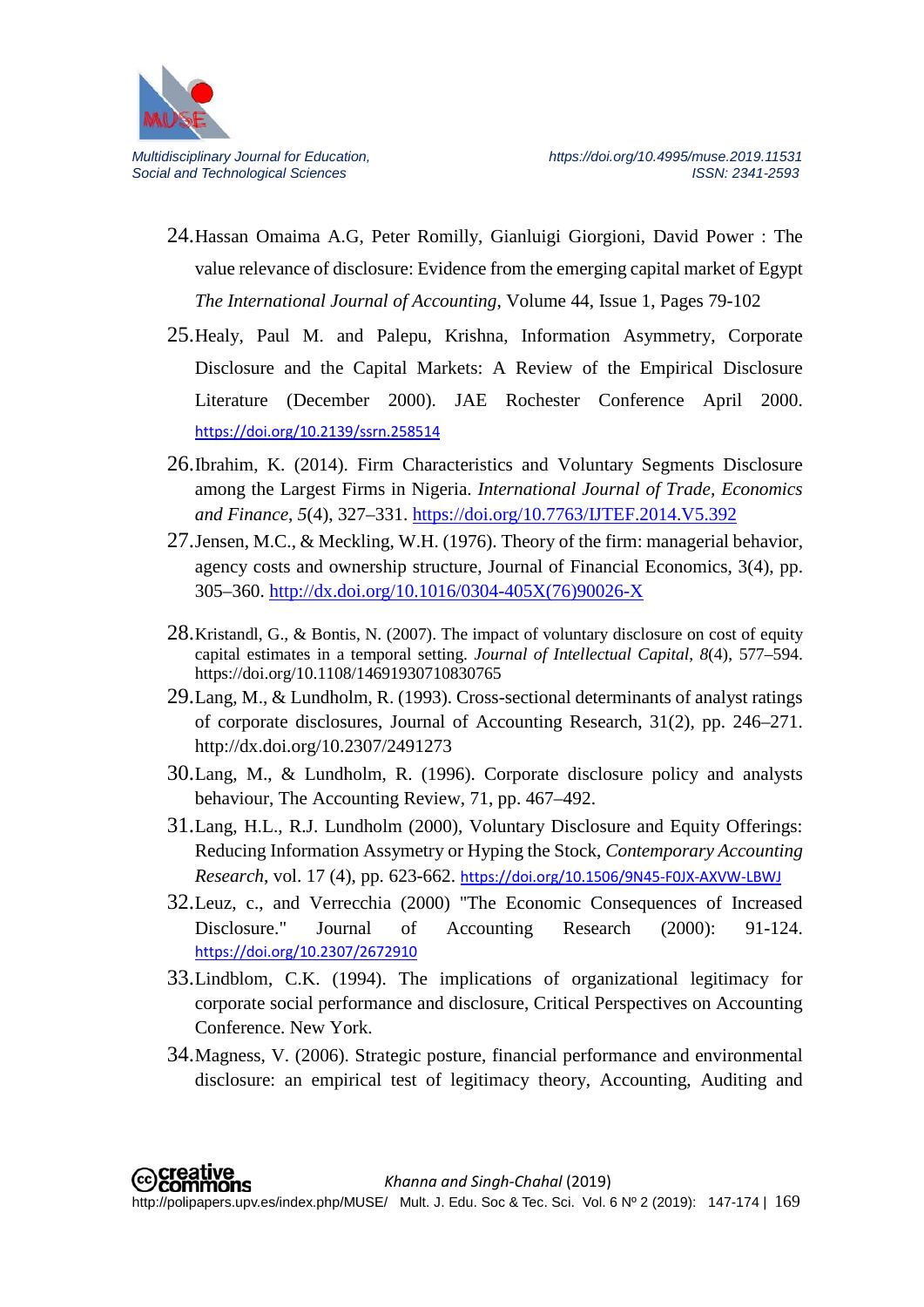

Accountability Journal, 19(4), pp. 540–563. <http://dx.doi.org/10.1108/09513570610679128>

- 35.Mangala, D. (2015). Disclosure through Annual Reports: A Study of Indian Corporate Sector. *International Journal of Research in Management, Science & Technology*, *3*(2), 2321–3264. Retrieved from <http://www.ijrmst.org/download/vol3no2/152.pdf>
- 36.Mathew James (1999), "Perception about the Need for Innovations in Financial Reporting: A Survey", the Management Accountant, (May), pp. 373-375.
- 37.Meek, G. K. and Gray, S. J. (1989), "Globalisation of Stock Market and Foreign Listing Requirement: Voluntary Disclosures by Continental European Companies Listed on the London Stock Exchange", *Journal of International Business Studies*, Vol. 20(2). <https://doi.org/10.1057/palgrave.jibs.8490854>
- 38.Palepu K.G., P.M. Healy and V.L. Bernard (2004), Business Analysis and Valuation: Using Financial Statements, Mason, Thomson South Western
- 39.Pankaj M Madhani (2008) "New Models for Financial Reporting in the 21st Century" in Corporate Disclosure: Concepts and Practices, The Icfai University Press
- 40.Petrova, E., Georgakopoulos, G., Sotiropoulos, I., & Vasileiou, K. Z. (2012). Relationship between Cost of Equity Capital and Voluntary Corporate Disclosures. *International Journal of Economics and Finance*, *4*(3), 83–96.<https://doi.org/10.5539/ijef.v4n3p83>
- 41.Ross, S.A. (1977). The determination of financial structure: the incentive signaling approach, Bell Journal of Economics, 8(1), pp. 23–40. <https://doi.org/10.2307/3003485>
- 42.Shahriari, M., Mesbahi, L., & Saeedi, S. M. (2015). *Risk Free Rate in the Context of Indian Market* (Vol. 1). Retrieved from [www.ijariie.com547](http://www.ijariie.com547/)
- 43.Schutter P. and V.O Connell (2006) "The Trend Toward Voluntary Corporate Disclosures" Management Accounting Quarterly, 7, no. 2 (Winter) 1-9.
- 44.Shankar Tilak, "Making Corporate Reporting Practices More Communicative", Economic and Political Weekly, November 1972, pp.164-168.
- 45.Singh, D.R. and Gupta, B.N., "Corporate financial disclosure in Indian Companies," Indian journal of Accounting (June and December 1977), pp. 21-37
- 46.Singhvi, S. S. (1972), "Corporate Management's Inclination to Disclose Financial Information", Financial Analyst's Journal, July-August, pp. 66-73. Solomons, D. (1989), Guidelines for Financial Reporting Standards, London: The Institute of Chartered Accountants in England and Wales. <https://doi.org/10.2469/faj.v28.n4.66>

**©Creative**<br>©Commons *Khanna and Singh-Chahal* (2019) http://polipapers.upv.es/index.php/MUSE/ Mult. J. Edu. Soc & Tec. Sci. Vol. 6 Nº 2 (2019): 147-174 | 170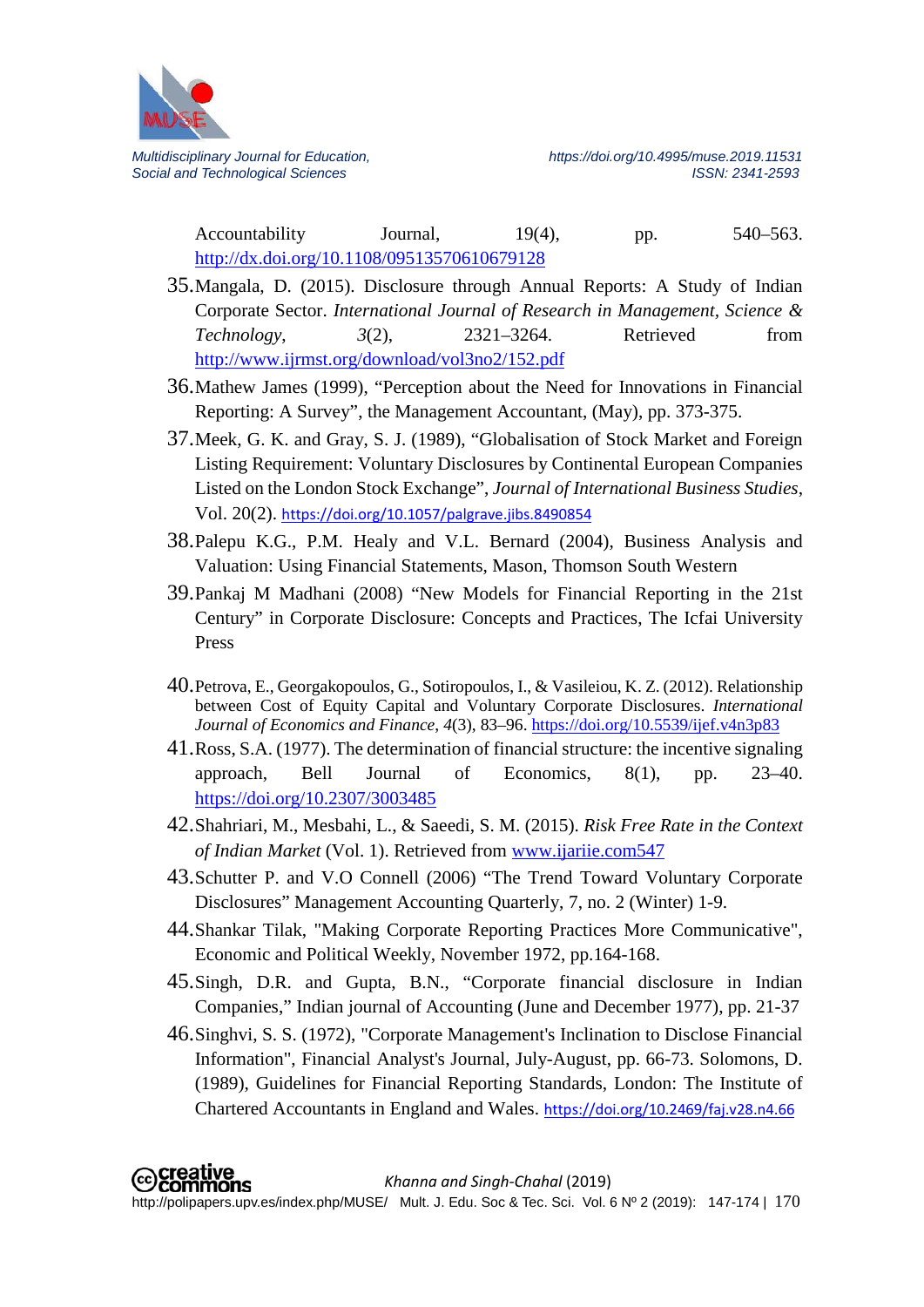

- 47.Spero, L. L. (1979), The Extent and Causes of Voluntary Disclosure of Financial Information in Three European Capital Markets: An Exploratory Study, Unpublished Doctoral Dissertation, Harvard University.
- 48.Spence, M. (1973). Job market signalling, Quarterly Journal of Economics, 87(3), pp. 355–374<http://dx.doi.org/10.2307/1882010>
- 49.Verrecchia, R.(1990) "Information Quality and Discretionary Disclosure." Journal of Accounting and Economics 12 (1990): 365-380. [https://doi.org/10.1016/0165-](https://doi.org/10.1016/0165-4101(90)90021-U) [4101\(90\)90021-U](https://doi.org/10.1016/0165-4101(90)90021-U)
- 50.Watson, A., Shrives, P., & Marston, C. (2002). Voluntary disclosure of accounting ratios in the UK, British Accounting Review, 34(4), pp. 289–313. <http://dx.doi.org/10.1006/bare.2002.0213>

## **Web Links**:-

- <https://www.kellogg.northwestern.edu/accounting/papers>
- www.mccombs.utexas.edu/~/media/.../Clinch%20%20Verrecchia030512.pdf
- <https://olin.wustl.edu/docs/Faculty/Dye.pdf>
- [www.nber.org/papers/w14897](http://www.nber.org/papers/w14897)
- [www.emeraldinsight.com/doi/pdf/10.1108/14691930710830765](http://www.emeraldinsight.com/doi/pdf/10.1108/14691930710830765)
- [www.rug.nl/research/portal/files/14494335/thesis.pdf](http://www.rug.nl/research/portal/files/14494335/thesis.pdf)
- pasj.org/IIJM/Volume2Issue7/IIJM02.pdf
- [www.indianjournaloffinance.co.in/index.php/IJF/article/view/72089](http://www.indianjournaloffinance.co.in/index.php/IJF/article/view/72089)
- [http://www.afm.nl](http://www.afm.nl/)
- [http://www.fasb.org](http://www.fasb.org/)
- [www.ibef.org](http://www.ibef.org/)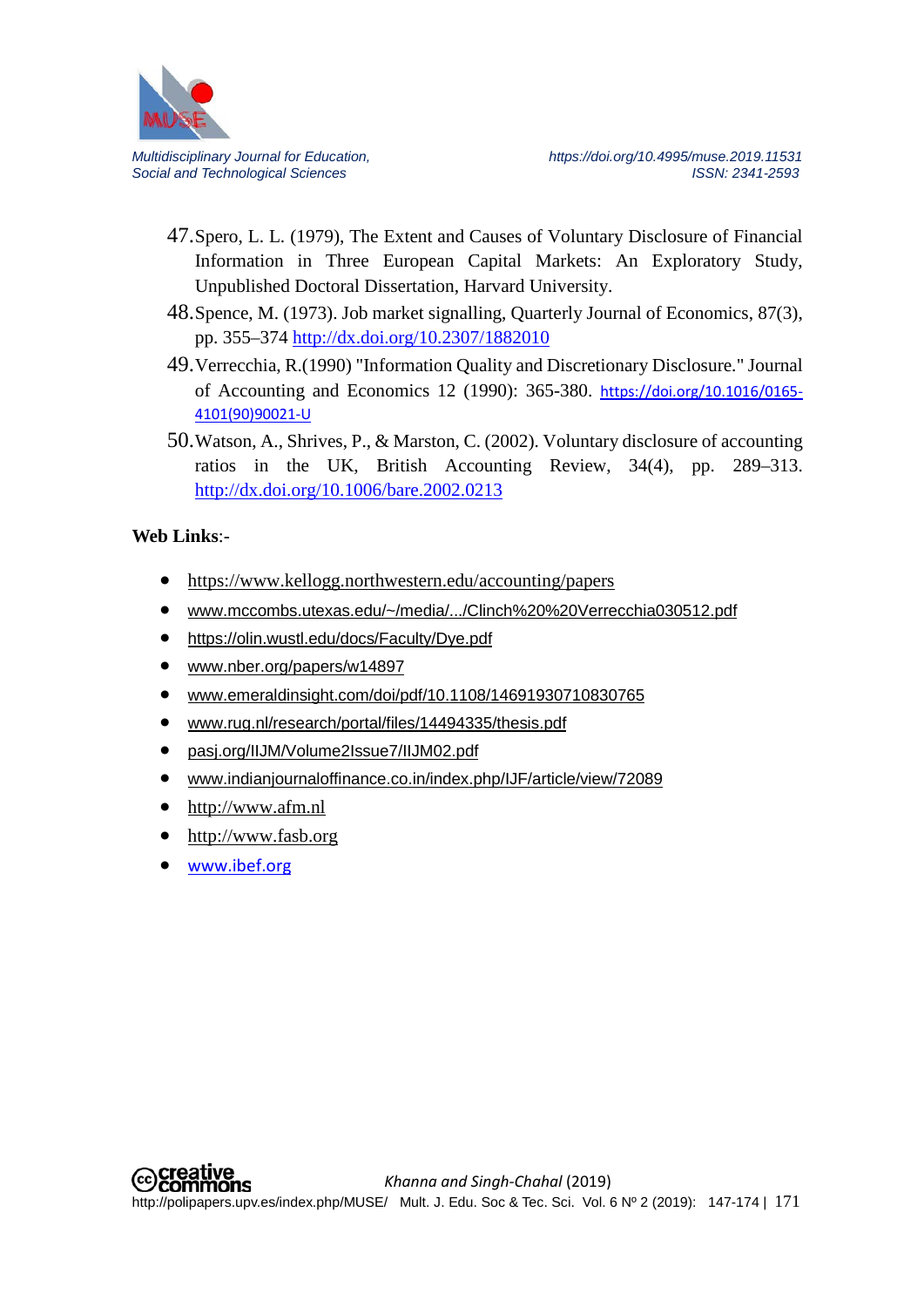

*Multidisciplinary Journal for Education, https://doi.org/10.4995/muse.2019.11531*

#### Annexure

Following are the contents under each category: -

| I.<br><b>General Corporate Information</b>                                   |
|------------------------------------------------------------------------------|
| General information about the economy<br>1.                                  |
| Corporate mission statements<br>2.                                           |
| Brief history of the corporation (the establishment and development)<br>3.   |
| 4.<br>Description of major goods/products                                    |
| Analysis of enterprises' market share<br>5.                                  |
| Business environment (economics, political)<br>6.                            |
| Statement disclosures relating to competitive position in the industry<br>7. |
| Description of marketing networks for finished goods/products<br>8.          |
| Information of member companies<br>9.                                        |
| 10. Methods of quality control                                               |
| 11. Company's achieved awards                                                |
| 12. Corporate contributions to the national economy                          |
| П.<br><b>External Audit Committee</b>                                        |
| 13. The role and function of the audit committee                             |
| 14. Names and qualifications of the members of audit committee               |
| 15. Number of members on audit committee                                     |
| 16. Number of committee meetings                                             |
| 17. Attendance at committee meetings                                         |
| 18. Statement of independence                                                |
| 19. Report on completed work                                                 |
| Ш.<br><b>Financial Information</b>                                           |
| 20. Summary of financial data for the last 3 years or over                   |

 *Khanna and Singh-Chahal* (2019) **Coliparers.**<br>http://polipapers.upv.es/index.php/MUSE/ Mult. J. Edu. Soc & Tec. Sci. Vol. 6 Nº 2 (2019): 147-174 | 172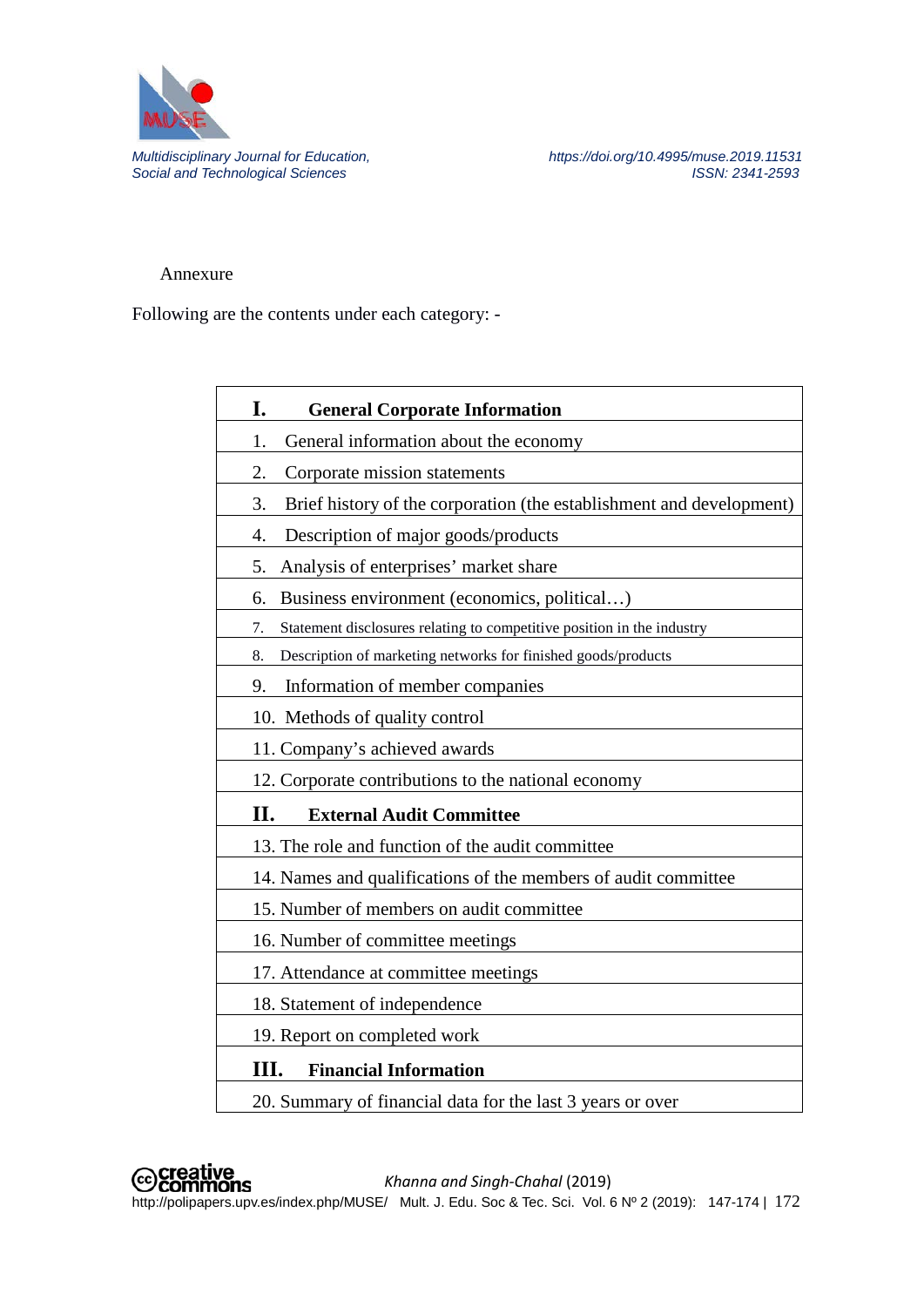

*Multidisciplinary Journal for Education, https://doi.org/10.4995/muse.2019.11531*

| 21. Share price information                                                                                           |
|-----------------------------------------------------------------------------------------------------------------------|
|                                                                                                                       |
| 22. Retained profit                                                                                                   |
| 23. Bank loan, mortgage and their use                                                                                 |
| 24. Advertising and publicity expenditure                                                                             |
| IV.<br><b>Forward-looking Information</b>                                                                             |
| 25. Factors that may affect future performance                                                                        |
| 26. New product/service development                                                                                   |
| 27. Marketing plan, distribution system expanding plan                                                                |
| 28. Effect of business strategy on future performance                                                                 |
| 29. Projection of research and development expenditure                                                                |
| 30. Project of cash flows                                                                                             |
| 31. Earnings per share forecast                                                                                       |
| 32. Planned capital expenditure                                                                                       |
| 33. Future profit forecast                                                                                            |
| V.<br><b>Employee</b><br>Information,<br><b>Social</b><br><b>Responsibility</b><br>and<br><b>Environmental Policy</b> |
|                                                                                                                       |
| 34. Total amount of employees for the last year or more years                                                         |
| 35. Category of employees by sex                                                                                      |
| 36. Amount of employee remuneration, remuneration policies and bonus                                                  |
|                                                                                                                       |
| 37. Policy on employee training                                                                                       |
| 38. Expenses for employee training                                                                                    |
| 39. Reasons for change in employee number                                                                             |
| 40. Qualification of the accountants                                                                                  |
| 41. Data on workplace accidents                                                                                       |
| 42. Disclosure of welfare policy                                                                                      |
| 43. Recruitment policy                                                                                                |
| 44. Factors of corporate culture                                                                                      |



*Khanna and Singh-Chahal* (2019)

**Coliparers.**<br>http://polipapers.upv.es/index.php/MUSE/ Mult. J. Edu. Soc & Tec. Sci. Vol. 6 Nº 2 (2019): 147-174 | 173